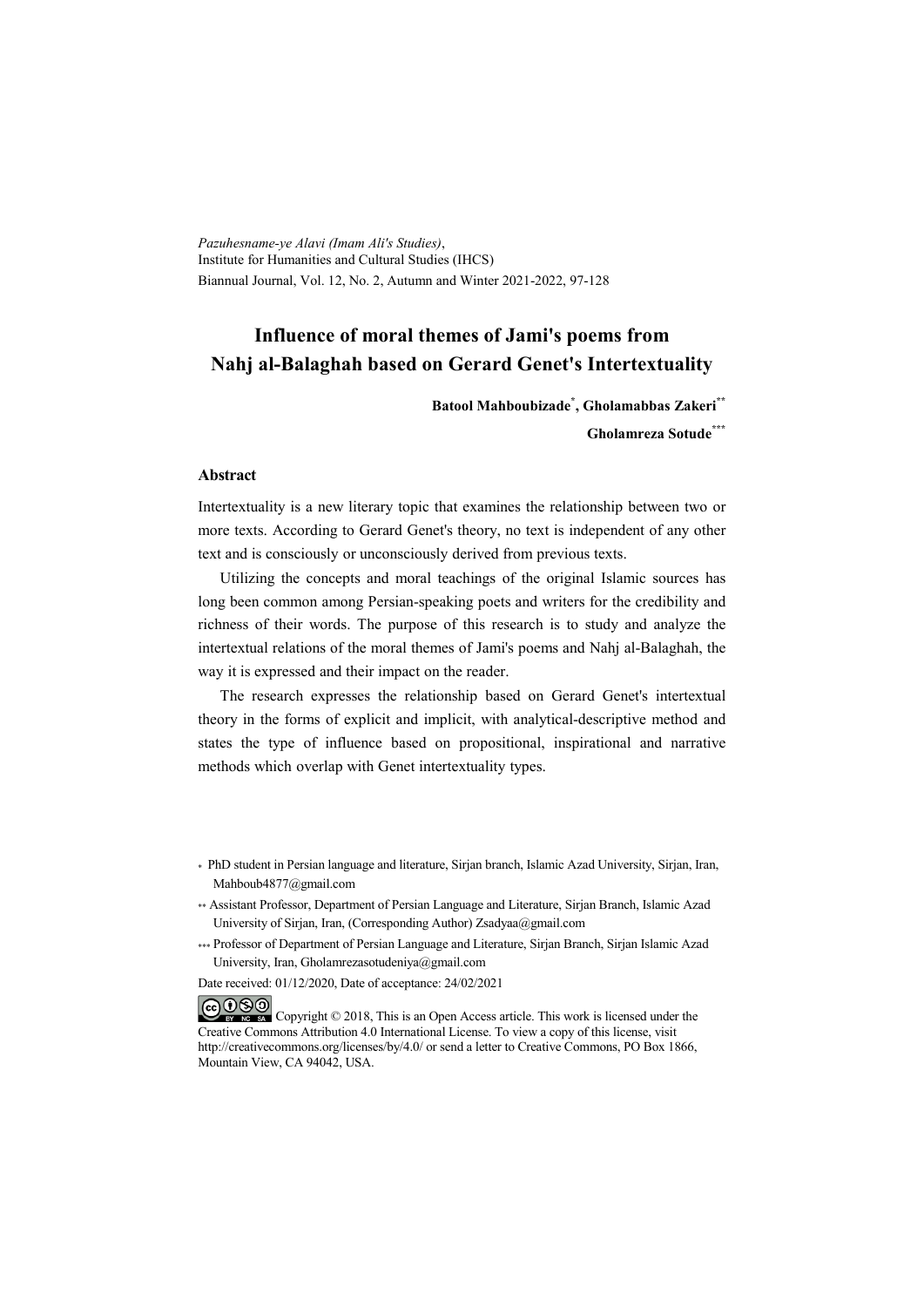The results depict that the common evidence indicates the certainty of intertextuality in two different languages, in two different positions, and the conscious influence of Nahj al-Balaghah.

The aim of the author is to establish a cognizant relationship with Nahj al-Balaghah, to promote good morals, to awaken the society, to promote the moral teachings of this book and to validate Imam's words in using this original and valuable Islamic source.

**Keywords:** Intertextuality, Jami's poems, Nahj al-Balaghah, Gerard Genet.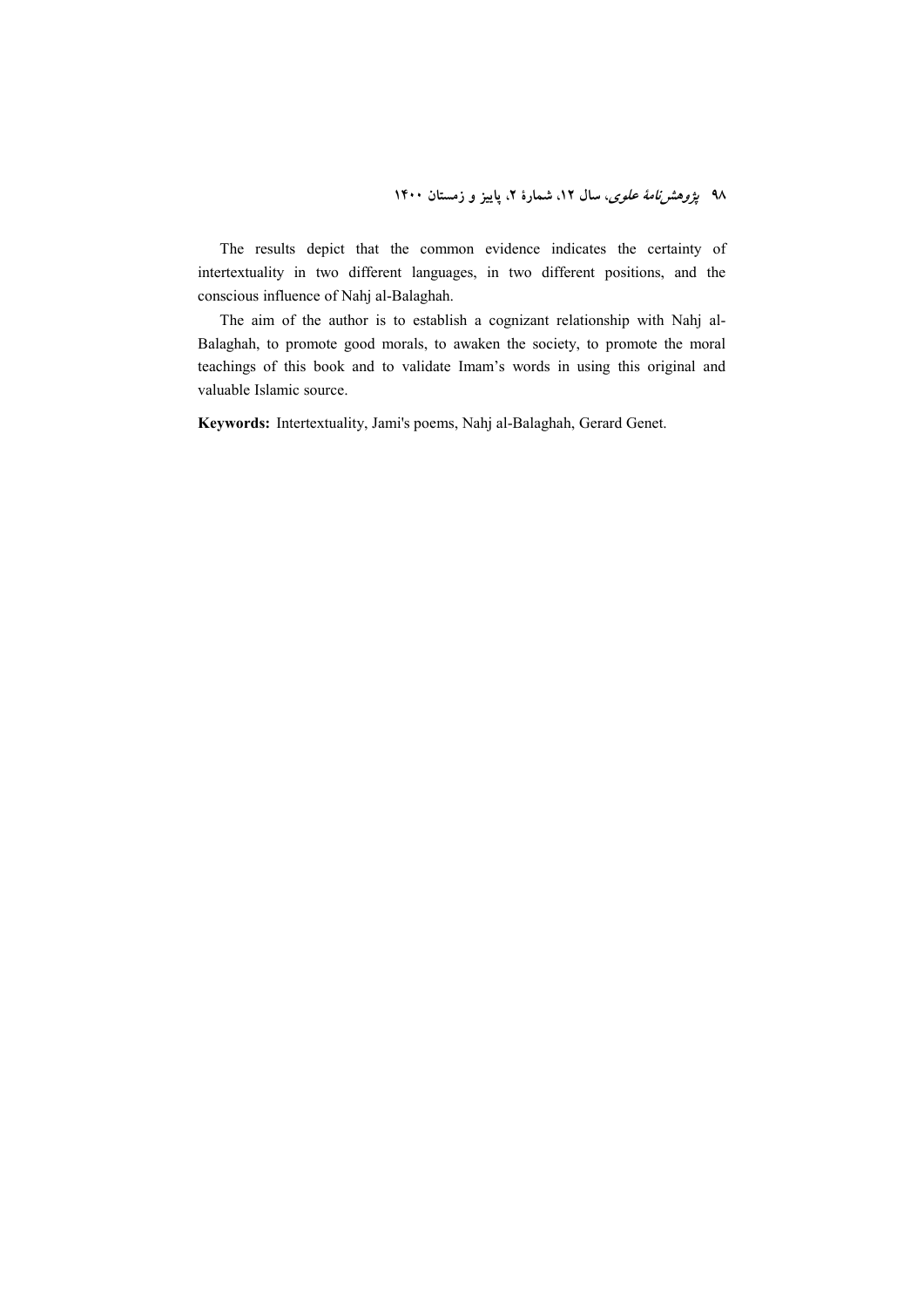*پژوهشنامهٔ علوی*، پژوهشگاه علوم انسانی و مطالعات فرهنگی دوفصلiاههٔ علمی (مقالهٔ علمی ــ پژوهشی)، سال ۱۲، شمارهٔ ۲، پاییز و زمستان ۱۴۰۰، ۹۹ ـ ۱۲۸

# تأثیریذیری مضامین اخلاقی اشعار جامی از نهج|لبلاغه براساس بينامتنيّت ژرار ژنت

بتول محبوبي زاده\* غلامعباس ذاكري \*\*، غلامرضا ستوده\*\*\*

### حكىدە

بینامتنیّت از مباحث جدید ادبی است که به بررسی روابط بین دو متن می پردازد. بــر اســاس نظریهٔ ژرارژنت، هیچ متنی مستقل از متون دیگر نیست و خوداگـاه یــا ناخوداگــاه برآمــده از .<br>متنهای پیشین است. بهرهمندی از مفاهیم و آمـوزههـای اخلاقـبی منـابع اصـیل اســلامی از دیرباز در بین شاعران و نویسندگان فارسی(بان برای اعتبار و غنای ســخن خــویش مرســوم بوده است. هدف این جستار بررسی و تحلیل روابط بینامتنی مضامین اخلاقی اشـعار جـامی و نهجرالبلاغه و بيان شيوهٔ تأثیرپذيري آنهاست. روش پژوهش بيبان اين رابطيه، ميتنبي پ نظريهٔ بينامتنيّت ژرار ژنت در ســه قالــب صــريح، غيرصــريح و ضــمنى بــا روش تحليلــي− توصیفی و بیان نوع تأثیرپذیری بر اساس شیوههای گزارهای، الهامی و گزارشی است؛ کـه بــا انواع بینامتنیّت ژنت همیوشانی دارنـد. حاصـل پــژوهش نشــان داد کــه شــواهد مشــترک از قطعیّت بینامتنیّت در دو زبان متفاوت، در دو موضع گوناگون و آگاهانه بــودن تأثیر پـــذیری از

\* دانشجوی دکتری، زبان و ادبیات فارسی، واحد سیرجان، دانشگاه آزاد اسلامی، سیرجان، ایران،

Mahboub4877@gmail.com

\*\* اسـتاديار، گـروه زبـان و ادبيـات فارسـي، واحـد سـيرجان، دانشـگاه آزاد اسـلامي، سـيرجان، ايـران (نويسندة مسئول)، Zsadyaa@gmail.com

\*\*\* استاد، گروه زبان و ادبیات فارسی، واحد سیرجان، دانشگاه آزاداسلامی، سیرجان، ایران،

Gholamrezasotudeniya@gmail.com تاريخ دريافت: ٠٩/١٠٩/١٣٩٩، تاريخ پذيرش: ١٣٩٩/١٢/٠۶

COOD experience Copyright © 2018, This is an Open Access article distributed under the terms of the Creative Commons Attribution 4.0 International, which permits others to download this work, share it with others and Adapt the material for any purpose.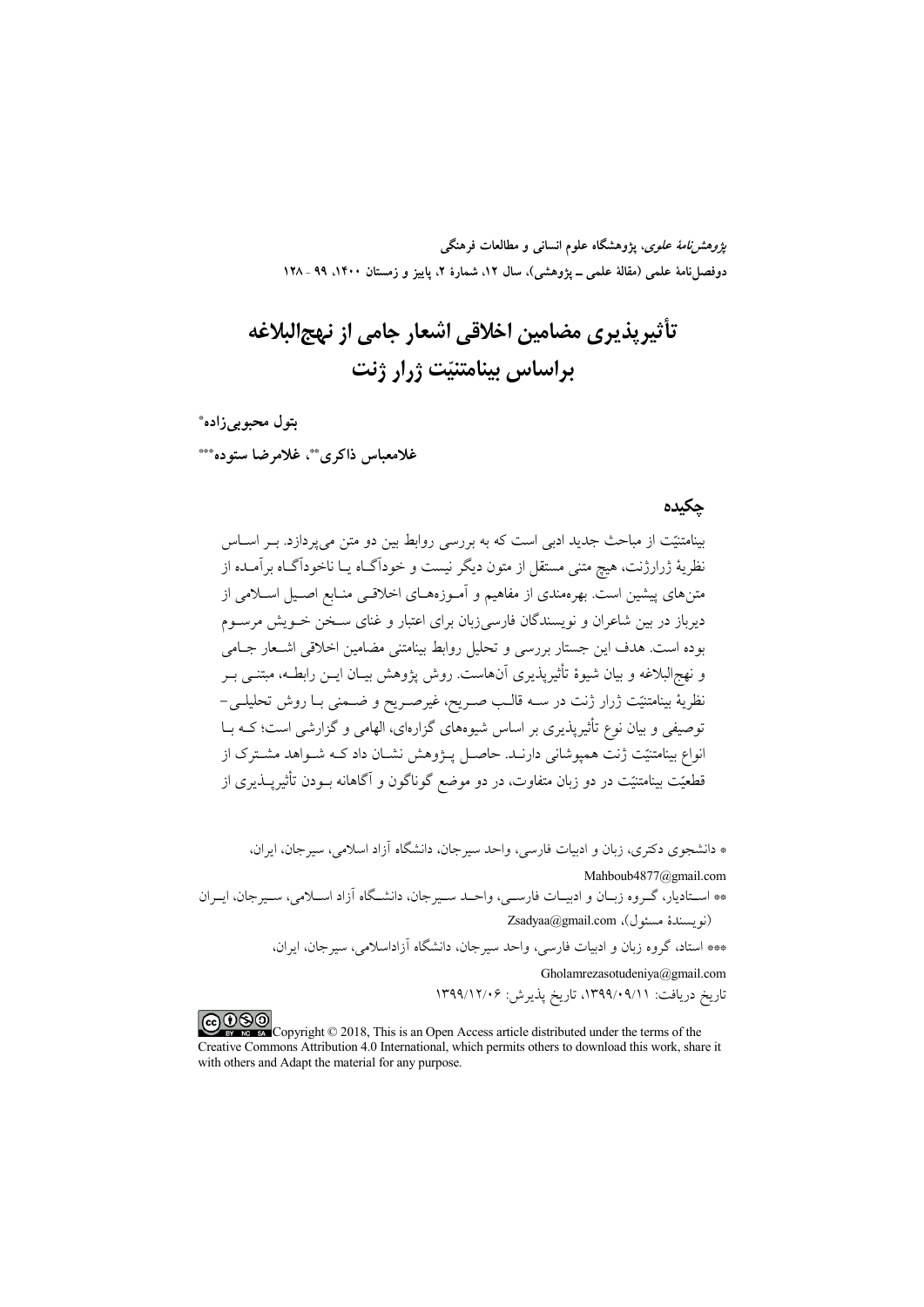۱۰۰ ب*ژوهش نامهٔ علوی*، سال ۱۲، شمارهٔ ۲، پاییز و زمستان ۱۴۰۰

### 1. مقدمه

بينامتنيت، از مباحث نقد ادبي به معناي انتقال لفظ يا معنى از مـتن ينهــان بــه مـتن حاضــر از کشفهای بزرگ قرن بیستم است؛ که در عرصههای مختلف ادبی راهیافته و بـا نگرشــی نــو به ارتباط، تعامل و جاذبهٔ میان متنی می یر دازد. نظر یه یــر دازان معاصــر معتقدنـــد کــــه «عمـــل خوانــدن هــر مــتن در ارتباط با مجموعهای از روابط متنی است کــه تفســیرکــردن و کشــف معنـاي آن مـتن، منوط به كشف همين روابط است» (1: Allen،۲۰۰۰).

ژولیا کریستوا منتقد ادبی و رمـانiـویس بلغـاری- فرانســوی اصــطلاح بینامتنیــت را در دههٔ شصت میلادی ابداع کرد و رواج داد.

کریستوا نخستین بـار در دهـــه ۱۹۶۰ اصـــطلاح بینامتنیـــت ( Intertextualite) را بـرای هرنوع ارتباط میان متن های گوناگون مطرح کرد. پــس|ز آن ژرار ژنـــت بـــا گــــــــترش دامنـه مطالعاتی کریستوا هر نوع رابطه میان یک متن با متنهای دیگر یا غیر خـود را بـا واژه جدید ترامتنیت (Transtextualite ) نامگذاری نمود و آن را به پنج<سته تقسیم کـرد؛ كه بينامتنيت يكي از اقسام أن محسوب مي شود (نامورمطلق، ١٣٨۶: ٨٣).

ترامتنیت در اندیشه ژنت همانند بینامتنیّت کریستوا، بررسی چگونگی ارتباط یک متن بـا متن دیگر است با این تفاوت که ژنت گستردهتر و نظامیافتهتر از کریستوا و رولـن بـارت بــه ان میپردازد. مطالعات ژنت ساختارگرایی و پسا ساختارگرایی و یـا حتـی نشـانهشـناختی را نیز دربرمی گیرد. این امر به او اجازه میدهد، روابط یک متن را با تمام متغیّرات آن مطالعــه و بررسى نمايد.

وی مجموع این روابط را ترامتنیت مـیiامـد (ر.ک: نـامورمطلق،۱۴۰(۱۳۸۶). بـر اسـاس ترامتنیت ژنت، یک متن با متن های دیگر می تواند پنج گونه رابطه داشته باشــد کــه بینامتنیــت يكي از اقسام أن محسوب مي شود و اقسام ديگر أن عبارتند از: فرامتنيـت (Metatextualite) . يير امتنيت (Paratextualite)، سرمتنيت (Arcitextualite) و بيش متنيت (Hypertextualite).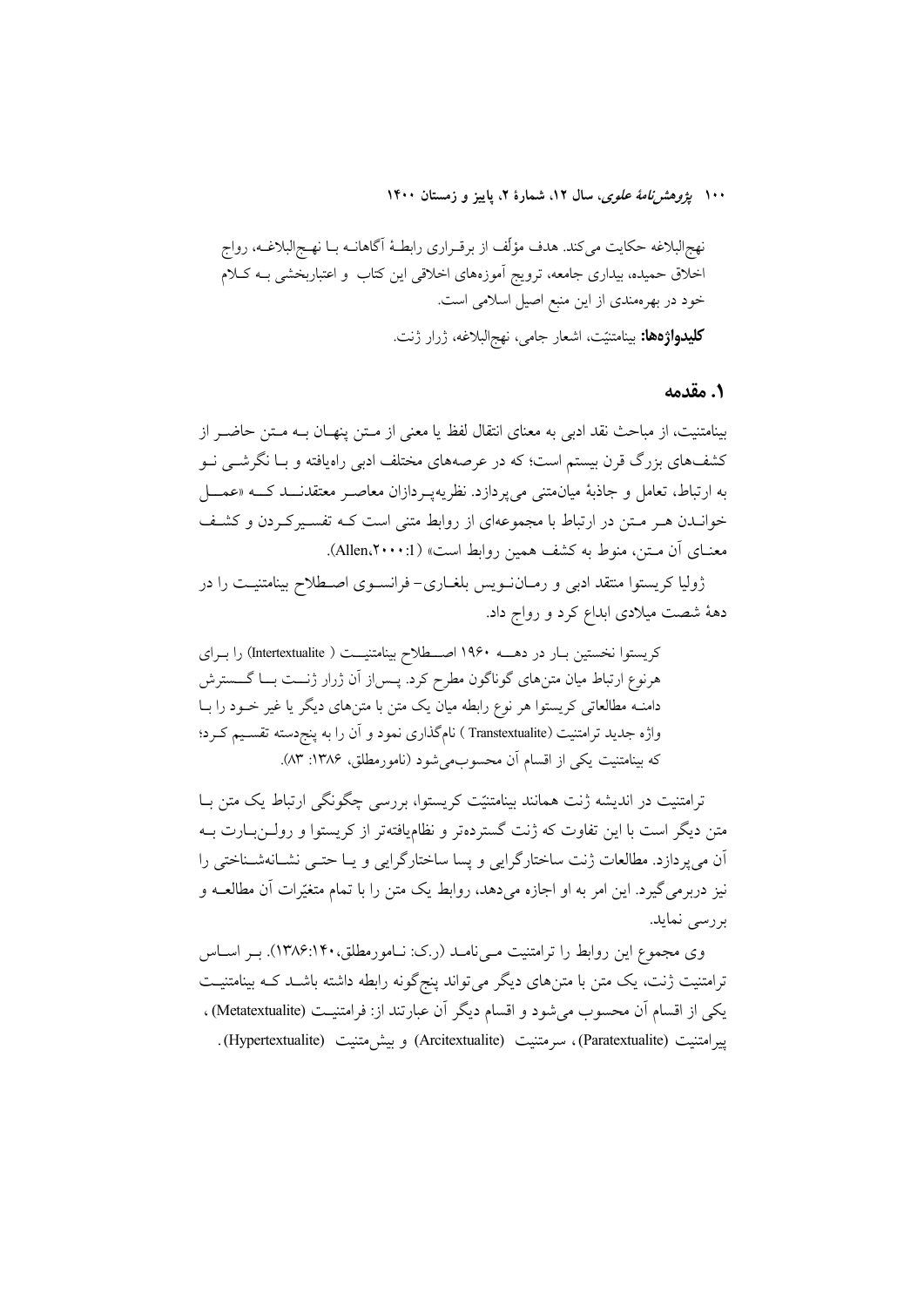با وجود اختلاف نظرهـاي انــدک در بــاب بينامتنيّــت، اغلــب نظريــهيــردازان درايـــن بــاره متَّفق|لقول هستند که

بر پایهٔ اصل بینامتنیت، هیچ متنی بدون پیش متن نیست و متن ها همواره بر پایهٔ متن های گذشته بنا میشوند. همچنین هیچ متن، جریــان یــا اندیشــهای اتفــاقی و بــدون گذشــته خلق نمیشود؛ بلکه همیشه از پیش چیزی یا چیزهـایی وجـود داشـته اسـت. انسـان از هيچ، چيزي نمي تواند بسازد، بلكه بايـد تصـويري (خيـالي يـا واقعـي) از متنـي وجـود داشته باشد؛ تا مادهٔ اولیـه ذهـن او شـود و او بتوانـد آن را همـانگونـه بسـازد یـا آن را دگر گون کند (نامورمطلق،۱۳۹۴: ۲۴).

درواقع «بینامتنیت کاربرد آگاهانــهٔ تمــام یــا بخشــی از یــک مــتن در مــتن حاضراســت» (احمدي، ١٣٧٨: ٣٢٠). مهمترين هدف بينامتنيت كشـف أثــار مثبـت متــون ديگــر بــر يــک متن است بهطوري که خواننده را در درک عمیق تر یک متن پیاري میے دهید. اگر چیه نظریـهٔ بینامتنیت، موضوعی تازه میباشد؛ امّا در ادبیات فارسی و عربی بدون پیشینه نیست.

تفكُّر ارجاع بينامتني را در همهجا و ازجمله مطالعات نقد ادبي و زباني خودمان به نامهــا و مفهومهای متفاوت می,بینیم؛ تلمیح، انتحــال، شــأن نــزول، مقــام، مقــال، شــیوۀروایـــتِ تودرتو يا متن در متن شرقى وايرانيي، نقش احاديث، اخبار، روايات و... (ساسانی، ۱۳۸۳: ۱۷۳).

با نگاهی به آثار ادبی می توان دریافت که بسیاری از متـون از میـراث دینـی بهـرهٔ بسـیار بردهاند و گویندگان برای غنی کردن آثار خود از منـابع اصـیل اسـلامی متأثّرشــدهانــد. ورود اسلام به ایران و درآمیختن فرهنگ ناب اسلامی بافرهنگ ایرانی مهــمتـرین اتّفـاقی بــود کــه موجب گردید، بسیاری از شاعران و نویسندگان ایرانسی آثـار خــود را از مضــامین و شــواهد فرهنگ دینی بهویژه قرآن و نهج|لبلاغه سرشــار ســازند و أثــار ادبــی خــود را بــا ایــن منــابع سوند دهند.

بهرهگیری از قرآن و حـدیث در شـعر و سـروده، افـزون بـر اینکـه نشـانهٔ دانشــمندی، علمآموزی و روشنفکری بود، گونهای افتخار برای گوینده شـمرده مـی شـد و بــه دلیـل قداست و حرمت مذهبي قـر اَن و حـديث، بـه سـرودهٔ شـاعر نيـز گونـهاي قداسـت و حرمت مي بخشيد و سـخن آنهــا را بــراي مردمــي كــه بــه قــراَن و حــديث بــه ديــدۀ حرمت مي نگريستند، ارجمندتر و يذيرفتني تر مي ساخت (راستگو،١٣٩٨: ۶).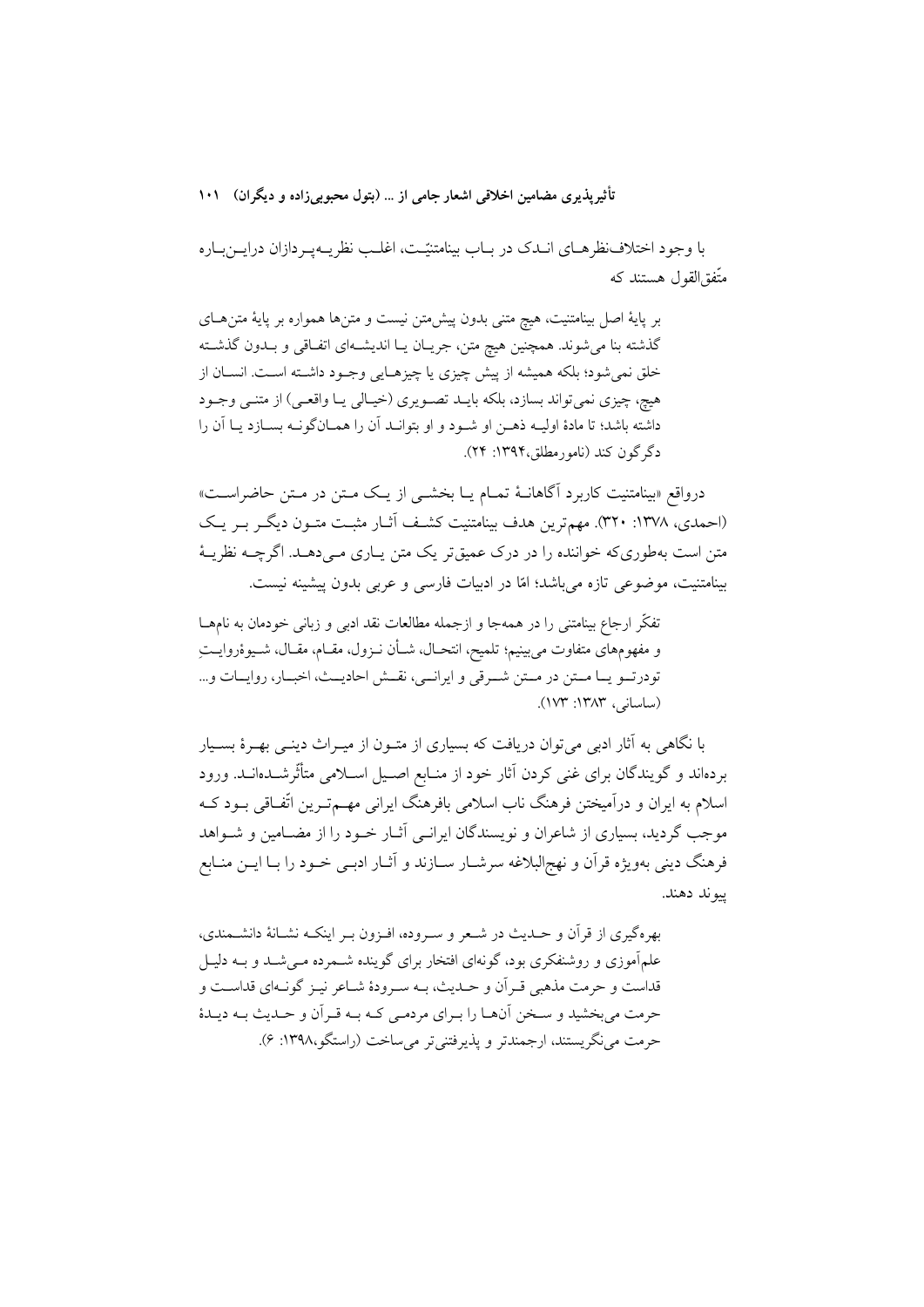۱۰۲ پ*ژوهشرنامهٔ علوی*، سال ۱۲، شمارهٔ ۲، پاییز و زمستان ۱۴۰۰

اخلاق در ادبیات تعلیمی فارسی جایگاه ویژهای دارد. در قدیمیترین متـون تعلیمـی کـه از فرهنگهای مختلف برجایهانـده، بــا آمــوزههــای اخلاقــی مواجــه مــی شــویم. در طــول دورههای گذشته آثاری که در حوزهٔ ادبیات تعلیمی فارســی پدیــد اَمــد، سرشــار از معــارف اخلاقی، پند و اندرز، بیان نیکی ها و دوری از بـدیهـا بـود؛ چراکـه از دیربـاز مـورد توجّـه بشر بودهاند. جامی شاعر و نویسندهٔ بزرگ قرن نهم هجری با اندیشهای بلند و طبعی لطیف سعی دارد، اندیشههای تعلیمی خود را به مخاطبان القا کند؛ که نشان از علاقـه و دغدغـهٔ وی در خصوص امور اخلاقی و انسانی است. وی

قباحتهای جامعهٔ ستمگر و نقصانهای معنوی افراد بشـر را همچـون سرچشـمههـای بـدي كـه وحشـيگري اجتمـاعي را مـي|فزودنـد درك كـرده، او بـا نصـيحت، ترغيـب صفتهای خوب و مذمّت خصلتهای بد مهیخواهـد کـه در رواج اخـلاق حميـده و بركندن ريشة اخلاق رذيلة أدمان كمكي رساند (افصحزاد، ١٣٧٨:٢٨٠).

ضرورت شناخت مباحـث اخلاقـي بـراي همـهٔ انســانهــايي كـه خواهــان نيكبختـي و سعادت هستند، از اهميّت والايي برخورداراست. در تعريف و توصيف واژهٔ اخلاق، اديبـان، فلاسفه، عرفا و سایر اندیشمندان سخن گفته و این واژه را در معانی متعددی بـهکـاربردهانــد. ازجمله: «خُلق ملکهای بود نفس را، مقتضی سهولت صدور فعلی ازو بی احتیــاج بــه فکــری و رؤيتي» (طوسى، ۱۰۱:۱۳۵۶). عبدالله شبر نيز همين نظر را دارد: «خُلق انسان همان هيئت و قيافٍه ثابت نفسـاني انســان اســت كــه بــهأســاني و بــدون تفكّـر باعــث صــدور افعــال انسان مي شود» (شبر،١٣٨٩:٣١). مرتضى مطهّري يكي از فيلسوفان مسـلمان معاصـر، اخـلاق را این گونه معنا میکند: «قالبی برای انســان کــه روح انســان در آن کــادر و طبــق آن طــرح و نقشه، ساخته میشود. درواقع اخلاق، چگونگی روح انسان است»(مطهری،۱۳۷۵: ۴۷).

رسالت شاعران در طول قرنها اين بوده كه مـردم را از هـر صـنفي بـه اخـلاق اسـلامي فرابخوانند و با این هدف دست به سرودن اشعاری زدهاند که مملـو از آمـوزههـای اخلاقـی منبعث از منابع و معارف دینی است و از این طریق کمبودها و خطاهـای آدمـی را در قالـب پند و نصیحت به آنها گوشزد کردهاند. نیز از وظایف رهبران الهی آن است کـه زمینــهٔ رشــد و شکوفایی اخلاقی انسان را فراهم کـرده و انســانهــا را از جهالــت و ناآگــاهی کـه مفاســد اخلاقی را درپی خواهدداشت بر حذر دارند؛ بنابراین گفتار جامی و اندیشههای امام علـی(ع) از لحاظ مقولهٔ اخلاق حائز اهمیّت هستند. به دلیل نقش محوری اخلاق در سـعادت فـردی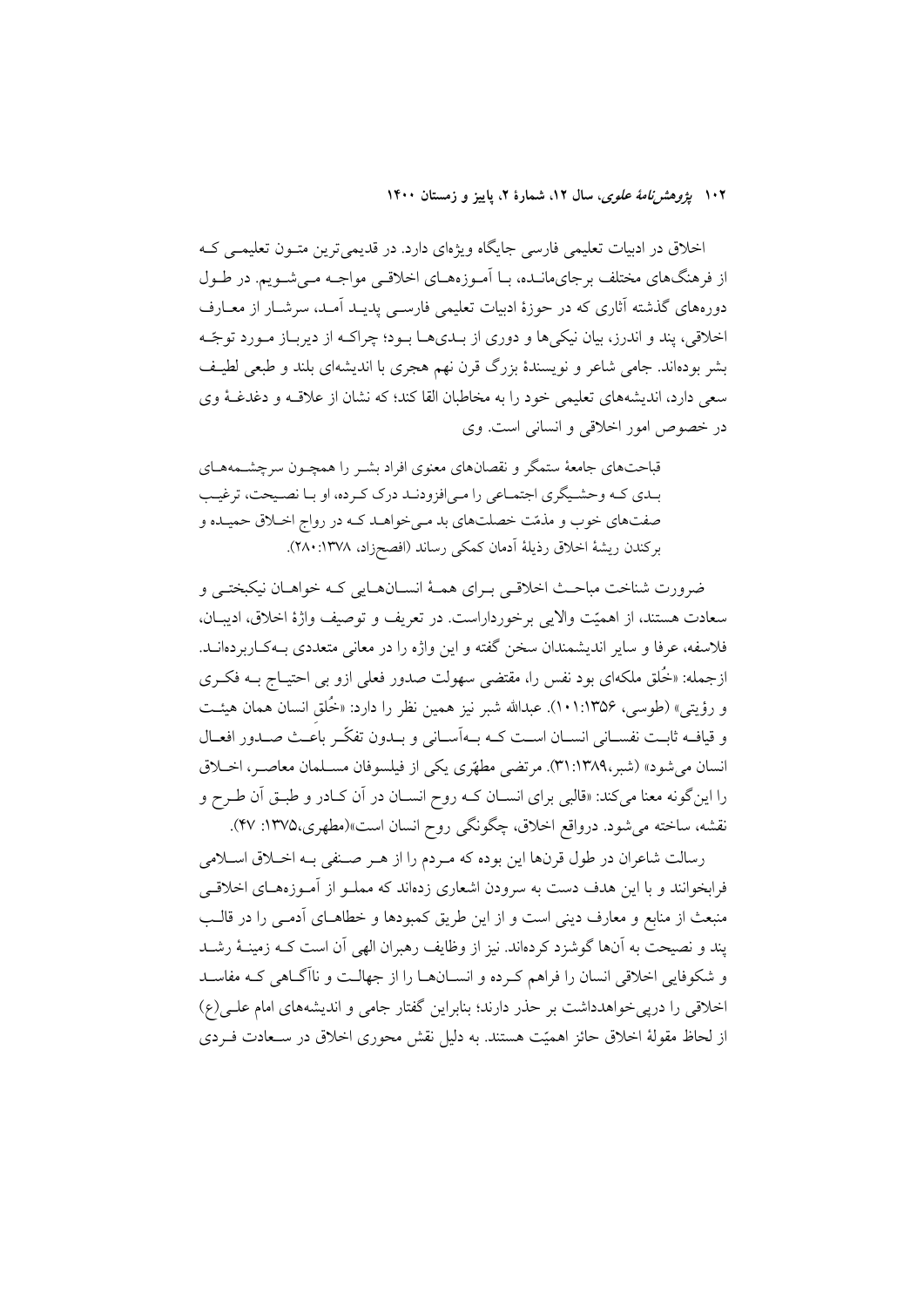و اجتماعی انسان، اهمیّت و ضرورت این پژوهش آشکار می گردد. ایــن جســتار از رهگــذر بررسی پیوندها و مناسبات بینامتنی در یی پاسخگویی به این پرسش هاست:

- ــ از دیدگاه بینامتنیت، آیــا جــامی در اشــعار خودآگاهانــه بــه آوردن مضــامین اخلاقــی نهج البلاغه همت گماشته است؟
- ۔ آیا طبق رویکرد ژنتی می توان در مضامین اخلاقی به رابطـهٔ محکـم اشـعار جـامی بـا نهج|لبلاغه پي برد؟
	- ـ جامی از کلام امام به چه شیوههایی تأثیر پذیرفته است؟

به نظر میرسد جامی آگاهانه و بر اسـاس اوضـاع اجتمـاعی، فرهنگـی و سیاسـی زمـان خویش به آموزههای نهج|لبلاغه استناد کرده و هــدف او اعتباربخشــیدن بــه ســخن خــود بــا توجّه به علاقه و ارادت جامعه به سـخنان پیشــوایان دینــی بــوده اســت. روش پــژوهش بــر استخراج شواهد بينامتني اشعار جامى و نهج|لبلاغه در قالب بينامتنيّت سهگانهٔ ژنت و تحليـل و بررسی دادهها بر اساس معیارهای ژنتی و بیان اثریــذیری از نهــج|لبلاغــه بــر اســاس انــواع تأثیرپذیری گزارهای، گزارشی و الهامی مبتنی اسـت؛ کــه در حــوزهٔ مضــامین اخلاقــی، ایــن موضوع با روش توصیفی-تحلیلی بررسی می شود.

### ١.١ ييشينة تحقيق

دربارهٔ ارتباط اشعار جامی با نهجالبلاغهٔ امام علی (ع) تـاکنون پژوهشــی مســتقل بــا رویکــرد بینامتنیّت نیست. ولی آثار جامی در زمینههای مختلف بررسیشــده اسـت و محققــان نیــز در نهج|لبلاغه، از زوایای گوناگون به تحقیق و پــژوهش پرداختــهانــد. دربــارهٔ نظریــهٔ بینامتنیــت کتابها و مقالههای بسیاری تألیف شده است. در این بخش با در نظر گرفتن جنبـهٔ اختصــار و با توجّه به تشابه مطالعات انجامشـده، برخـي تحقيقـات بـهعنـوان نمونـه ذكـر مـم شـود. نامورمطلق (۱۳۸۶) در مقالهٔ خود با عنوان «ترامتنیت مطالعهٔ روابط یک متن با دیگر مـتنهـا» انواع ارتباط متون را از منظر ژرار ژنت بررسی که دهاست. کتـاب «درآمـدی بـر بینامتنیـت، نظريهها و كاربردها» (١٣٩٤) از همين نويسنده كه به تاريخچهٔ نظريهها اشــارهكـرده اســت و كاربردهاي ارتباط متنها را بيان مي كنـد. ظفـريزاده و خاقـاني اصـفهاني (١٣٩۴) در مقالـهٔ خود تحت عنوان «روابط بينامتني نهج البلاغـه بـا اشـعار كلاسـيك فارسـي» بـه بيـان ميـزان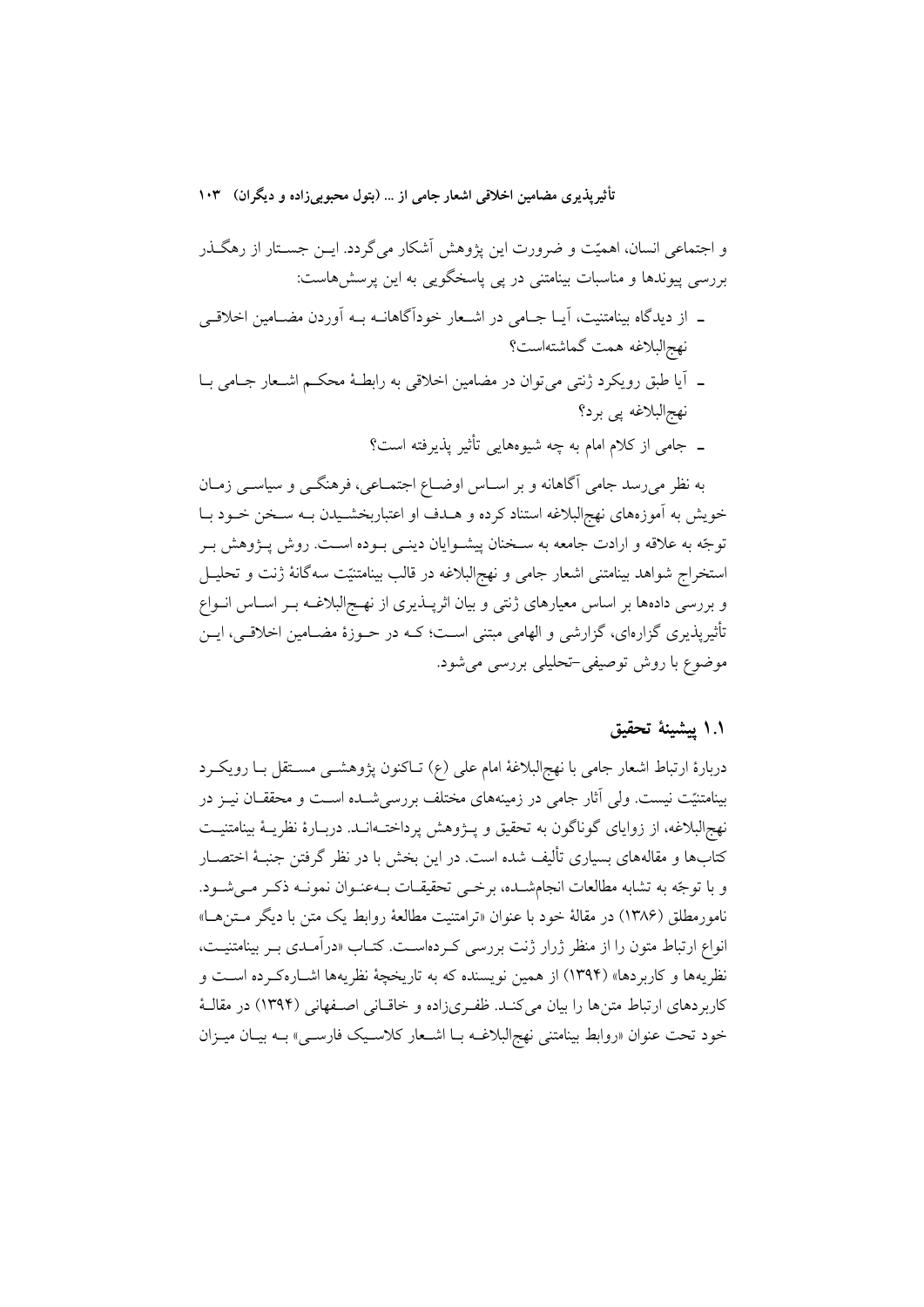۱۰۴ پژ*وهشرنامهٔ علوی*، سال ۱۲، شمارهٔ ۲، پاییز و زمستان ۱۴۰۰

بینامتنیت کلام امام علی (ع) در الفاظ و مضامین اشعار کلاسیک فارسی پرداخت1انـد. دربـارهٔ تأثیر قرآن و حدیث در متون ادبی نیز تحقیقات متعــددی صــورت گرفتــه اســت کــه کتــاب «تجلَّى قرآن و حديث در شعر فارسي»از سيد محمّد راستگو (١٣٩٨) و كتاب «تأثير قــراَن و حـديث در ادب فارسـي» نوشـتهٔ علـي|صـغر حلبـي (١٣۶٩) از آن جملـهانـد. بـر اسـاس جستوجوهای صورت گرفته هیچ پژوهشی در خصوص بررسی روابـط بینـامتنی در کـلام جامی با نهجالبلاغه بر اساس نظریهٔ بینامتنی ژنت صورت نگرفته است. ازاین٫و نویسـنده بـر آن شد تا در پرتـو ايــن نظريــه، پــژوهش تــازهاي در ارتبــاط بينــامتني بــين اشــعار جــامي و نهج|لبلاغه به دست دهد.

٢. بررسي رابطة بينامتني اشعار جامي با نبهجالبلاغه

براساس نظریهٔ ژرار ژنت، هر متن شکل تغییریافتـهٔ متـون قبـل از خـود اسـت کـه در پرتـو رابطهاش با متن های دیگر فهمیــده و تفســیر مــی شــود. بنــابراین «بینامتنیــت رابطـهٔ دو مــتن براساس هم حضوری است. بهعبارتدیگر، هرگاه بخشــی از یــک مــتن، (مــتن ۱) در مـتن ديگري (مستن ٢) حضورداشته باشـد، رابطـهٔ ميــان ايــن دو رابطــهٔ بينــامتني اســت» (نسامورمطلق، ۱۳۸۶: ۸۷). بینامتنیــت ژنتـــی بــه ســـه دســـتهٔ صـــریح، غیرصـــریح و ضـــمنی تقسیم می شود که در کنار شیوههـای مختلـف تأثیرپــذیری شــاعران از قــراَن و حــدیث کــه بی ارتباط با این نظریه نیستند، در دستهبندیهای متعددی قرار می گیرنـد. ازجملـه: اثرپـذیری گزارهای، گزارشی و الهامی که در ادامهٔ بحث به ذکر شـواهدی از اشـعار جـامی بـر اسـاس روابط بینامتنی و بیان تأثیرپــذیری جــامی از کــلام امــام علــی (ع) و شــرح اندیشــههــای آن بزرگواران در مضمون نگاشته شده می پردازیم.

١.٢ بينامتنيّت صريح

بینامتنیت صریح، بیانگر حضور آشکار یک متن در متن دیگر است. به عبارت روشن تـر، در این نوع بینامتنیّت مؤلف متن دوم، در نظر ندارد مرجع متن خـود یعنـی مـتن اول را پنهان کند به همین سبب بهنوعی می توان حضور مـتن دیگـری را در آن مشـاهده کـرد (نامور مطلق، ۱۳۸۶: ۸۸).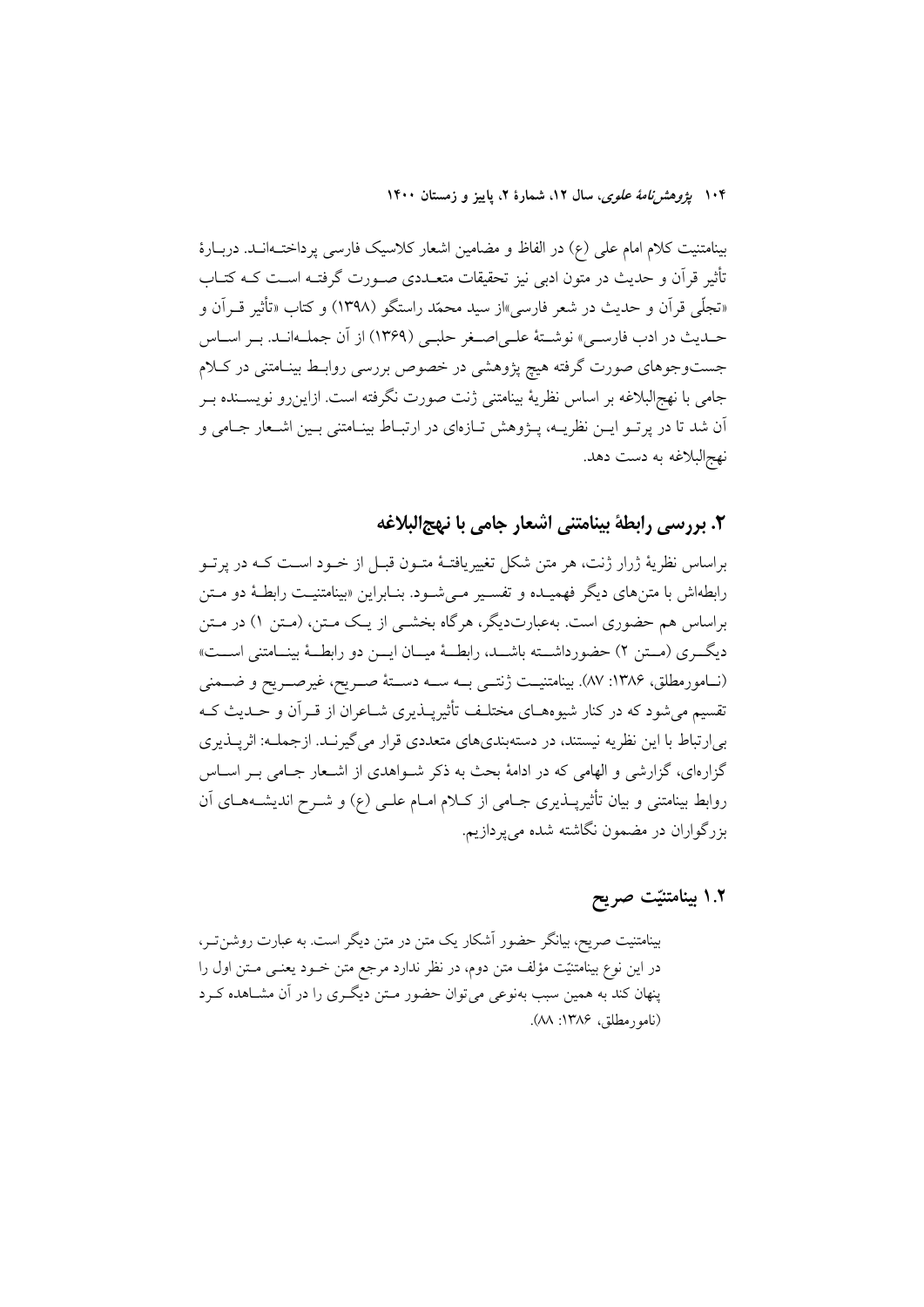در بینامتنیت آشکار، مؤلف ِمتأخر بدون آنکه قصد ینهــان کــردن داشــته باشــد. همــه یــا قسمتي از متن مؤلفٍ اول را در ضمن كلام خود مي گنجاند و گاهي با گيومه و يــا ارجــاع و گاهی بـدون ارجـاع آن را از قسـمتهـای دیگر متن متمایز میکند و خواننده بـهراحتـی آن را درمی یابد. در بلاغت اسلامی ایـن نـوع بینامتنیـت بـا عنـوان تضـمین شـناخته مـیشـود. که گو ىندە

عبارتی قرآنی یا روایی را باهمان ساختار عربی بیهیچگونه تغییر و دگرگونی یا با انــدک تغییری که در تنگنای وزن و قافیه از آن گریزی نیست در سخن خود جای می دهد و بـا قصد و غرضهای گوناگون انجام میپذیرد: تبرک و تـیمّن، تبیـین و توضـیح، تعلیـل و توجیه، تحذیر و تعریض، استشهاد و استناد و... چهبسا پارهای از اینها، یک جا و بـاهم زمینهساز اقتباس میتوانند باشند (راستگو،۱۳۹۸: ۳۰).

و به عقیدهٔ حلبی در تضمین «اگـر اَن سـخن مشـهور نباشـد، نـام او را در سـخن خــود ذکر می کنند» (حلبی،۱۳۶۹. ۴۸). این شیوه، تأثیرپذیری گزارهای است که ضمن آن جمله پـا عبارت را بهصورت كامل يا ناقص به كار مىبريم. اين تعريفها بــا همــان تعريــف ژنــت از بينامتنيتِ صريح مطابقت دارد و به دو گونهٔ حلَّ و اقتباس نيز بخش پذير است.

# ٢.٢ بينامتنيّت غيرصريح

در این نوع بینامتنیت، متن غایب بهصورت پنهان در متن حاضر وجود دارد و مرجع بینــامتن نیز در آن مشخص نیست. شاعر یا نویسنده آگاهانه عناصر یا بخشهایی از مـتن دیگـر را در متن خود میآورد بدون اینکه به منبع خود اشاره کند. «بینامتنیت غیرصـریح، بیــانگر حضــور یک متن در متن دیگر است. بهعبارتدیگر، این نوع بینامتنیت می کوشـد تـا مرجـع بینــامتن خود را پنهان کند. این پنهانکاری به سبب ضرورتهای ادبـی نیسـت؛ بلکـه دلایلـی فـرا ادبي دارد» (نامورمطلق، ۱۳۸۶: M).

در بینامتنیت غیرصریح از طریق مضمون و محتوا به رابطهٔ بین متنها پی می بـریم. کــه بــا شیوهٔ تأثیرپذیری الهامی همپوشانی دارد. به این معنی که «گوینده مایه و پایهٔ سـخن خــویش را از آیه یا حدیثی الهام میگیرد و سرودهٔ خویش را بر آن نکتهٔ الهام گرفتـه بنیـاد مـیiهـد و سخنی می پردازد که آشنایان آن را با آیه یا حدیثی در پیونــد مــی بیننــد»(راسـتگو،۱۳۹۸: ۴۷).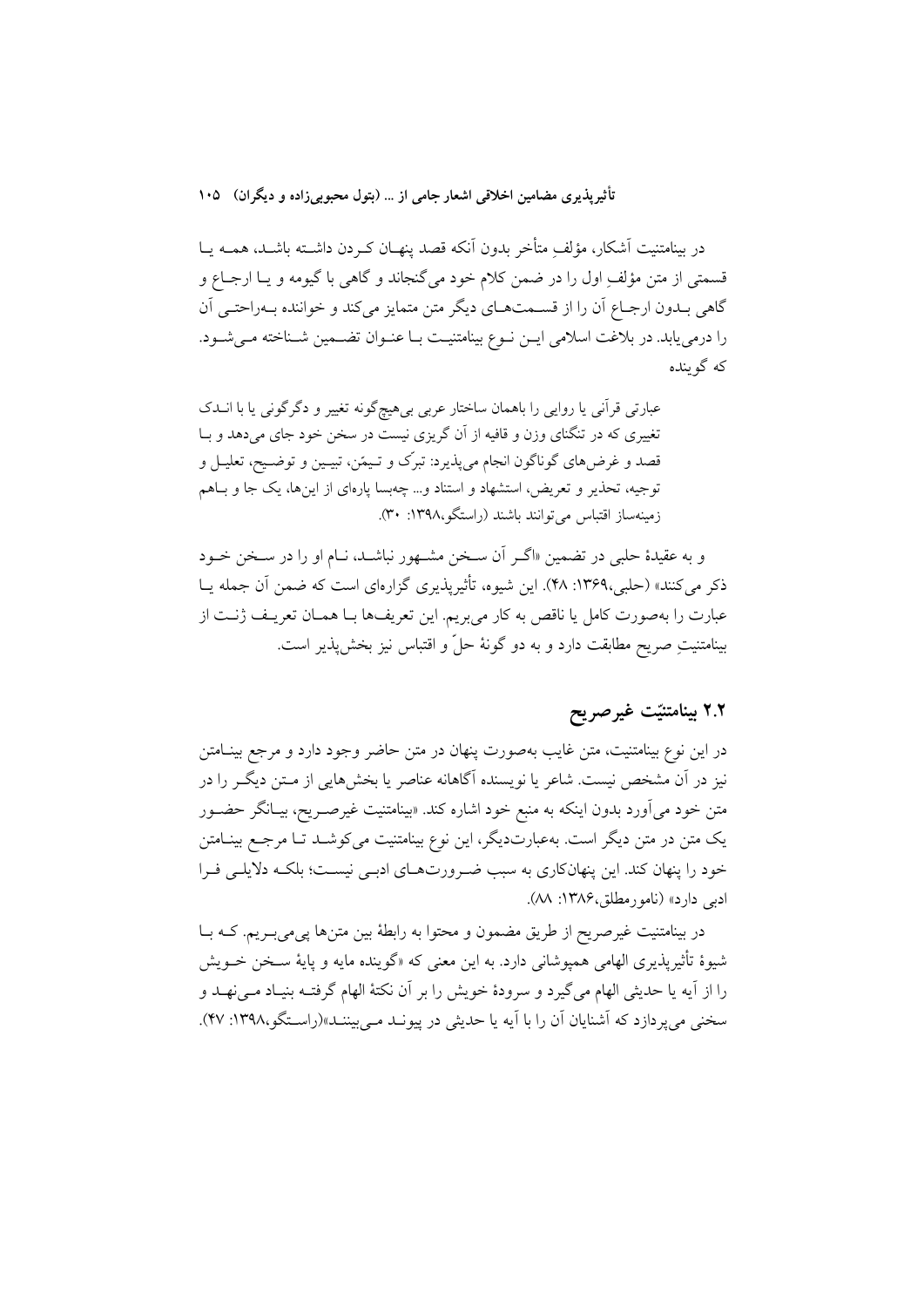۱۰۶ پژ*وهشرنامهٔ علوی*، سال ۱۲، شمارهٔ ۲، پاییز و زمستان ۱۴۰۰

پایهٔ سخن گوینده باید از آیه یا حدیثی مشهور برگرفتـه باشــد تــا تهمــت ســرقت ادبــی بــه او نزنند.

۳.۲ بینامتنیّت ضمنی

گاهی مؤلِّف متن دوم، قصد پنهانکاری متن خود را ندارد. به همین سبب نشانههـایی را به کار میبرد که با این نشانهها میتوان بینـامتن را تشـخیص داد و حتـی مرجـع آن را شناخت. امّا این عمل هیچگاه بهصورت صریح انجام نمیگیرد و به دلایلی و بیشتر بـه دلایل ادبی به اشارات ضمنی بسنده می شود. بنابراین بینامتنیت ضمنی نه مانند بینامتنیت صریح مرجع خـود را اعـلام مـیکنـد و نـه هماننـد بینامتنیـت غیرصـریح سـعی در ينهان کاري دارد (نامورمطلق، ۱۳۸۶: ۸۹).

بینامتنی ضمنی ژنت با دو گونه از آرایههای بلاغی منطبق میشود.۱. آرایــههـای متــأثر از متون پیشین مانند تلمیح، ارسال(لمثل و تصویر اَفرینی الهامی ۲. تأثیرپذیری نشــانهای؛ کــه در این نوع نویسنده فقط نشانههایی چون ترجمه و وامگیری را در اثـر خـود مـی گنجانــد و بــا شیوهٔ تأثیریذیری گزارشی مطابقت دارد به این صورت که «گوینده مضمون آیه یا حــدیثی را به دو شیوهٔ ترجمه یا تفسیر به یارسی گزارش میکند، گاه به شیوهٔ نقل قول و بـا یــادکرد نــام گوينده و گاه بي آن و از زبان خـود»(راسـتگو،١٣٩٨: ٣٨). در ايــن شـيوه عبــارت قر آنــي يــا حديثي بدون اينكه مضمون و معنى أن چندان تغييري يذيرد جامهٔ يارسي مي يوشد.

> 3. پردازش تحلیلی موضوع ۱.۳ همراهي با جمع متن حاضر

| در ره جذب عشــق همـــکــــــــاران   | گلّــه چـــه بــود جماعــت يــاران |
|--------------------------------------|------------------------------------|
| در نــخسـتـــين قــدم ز پـا افتــــي | زيــن جماعــت اگــر جـــدا افتــى  |
| بسس يَدَالله عي الجَماعَه چيــسـت    | گر توان دور ازین جماعت زیست        |
| مظهر حفظ حق جماعت دان                | مرکب خـود سـوي جماعـت ران          |
| مظهر أن جماعت است اكثـــر            | حفظ اگرچه زحق بسود درخمور          |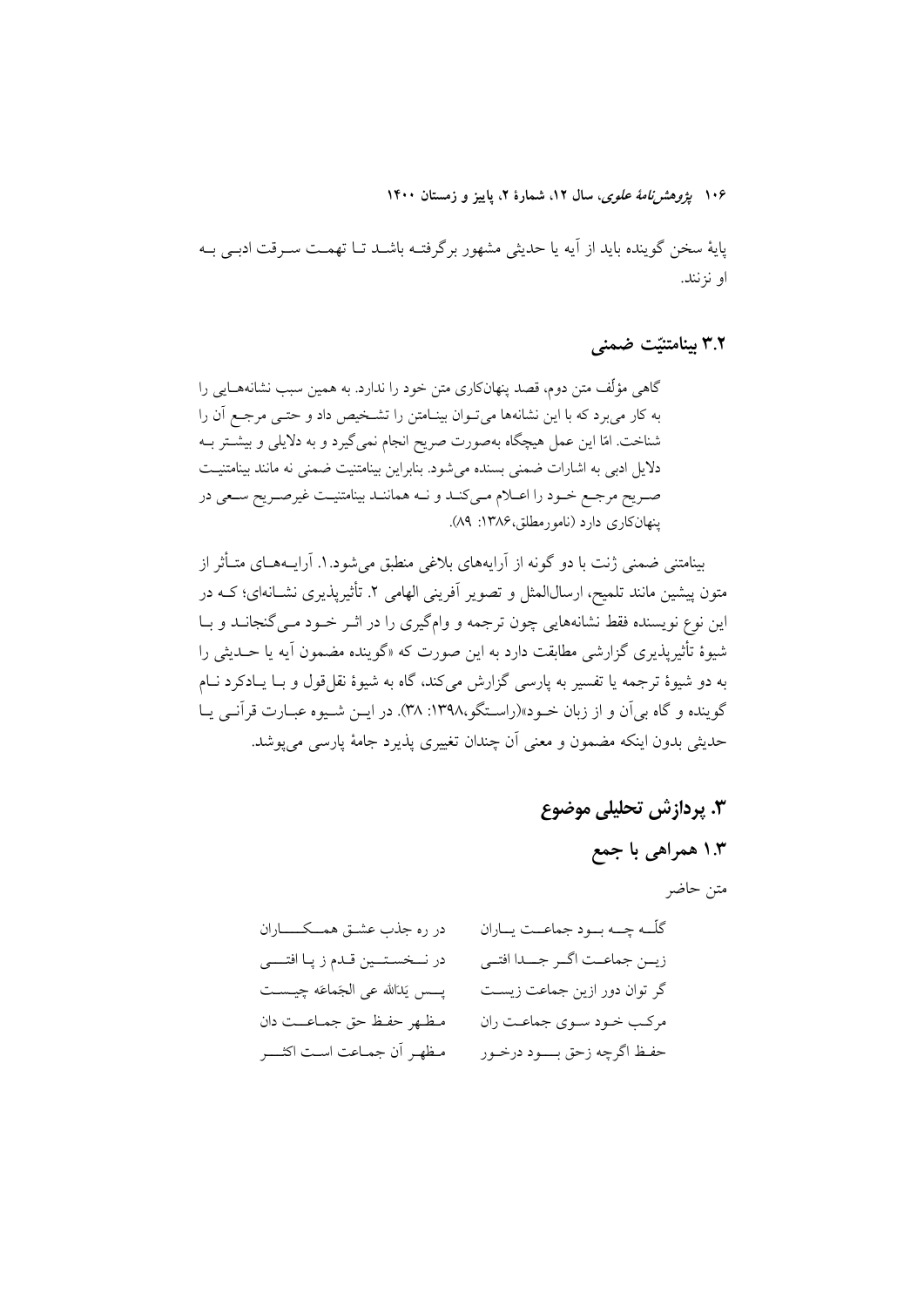(جامی،۱۳۷۸: ج ۲۲۶/۱)

«وَخَيْرُ النَّاسِ فيَّ حَالاً الَّنمَطُ الاْوْسَطُ فَالْزَمُوهُ، وَالْزَمُوا السَّوَادَ الاَعْظَمِ فَإِنَّ يَدَ الله مَعَ الْجَمَاعَــة، وَإِيَّاكُمْ وَالْفُرْقَةَ! فَإِنَّ الشَّاذَّ مِنَ النَّاسِ لِلشَّيْطَانِ، كَمَا أَنَّ الشَّاذَّةَ مِنَ الْغَـنَم لِلـذِّئّب...» (نهـج البلاغـه): خطبهٔ ۱۲۷). بهترین مردم نسبت به من گروه میانه هستند از آنهــا جــدا نشــوید. همــواره بــا بزرگترین جمعیّتها باشید که دست خدا با جماعت است از پراکندگی بپرهیزید که انسـان تنها، بهرهٔ شیطان است آنگونه که گوسفند تنها، طعمه گرگ خواهد بود.

فرابند ببنامتني

متن غايب

انسانها برای به دست آوردن منـافعی کـه در سـایهٔ اجتمـاعی بـودن و دوری از تفرقـه بهدست مـی]یـد نـاگزیر بایـد پراکنـدگی را تـرک کـرده و بـه اجتمـاع روی]ورنـد. جـامی عقیده دارد که ما در این جهان پر از گرگ، همچون گوسفندانی هستیم کـه از جانـب حـق محافظت می شویم و از این نکته غافلیم که روز عمر به سـر آمـده و مـا هنـوز از آرزوهـای خود دست برنداشتهایم. جامی شیطان و نفس بدکردار را گرگ معرّفی کـرده و معتقــد اســت بــراي امــان از اّســيب اّنهــا، بــه دور از افــراط و تفــريط بايــد ميانــهروي را برگزيــده، از تفرقه بیرهیزیم و با جماعتهای بزرگ باشیم. ازنظر امام علی (ع) منظور از جماعـت، مــردم میانهرو طرفدار حق هستند و این راه میانه همان تفکّر ناب توحیدی اسـت کــه انســان را بــه سرمنزل مقصود يعني قرب الهي مي رساند.

در سخنان حضرت امیر (۶) برای انسان متخلّق به اخلاق مبتنی بر میانهروی، ویژگ مط و مختصّاتی بیان گردیده که از آن جمله می توان بـه توحیـد محـوری، راهنمـا پــذیری، وحدتگرایی، همسرگزینی، اقتصاد پیشگی، عقـل.ندی و بـا چشــم عبـرت بــه دنیـا نگریستن اشاره نمود (صفوی و همکاران،۹۱:۱۳۹۶).

روشن است منظور امام (ع) از بودن با جمعیّـت، همــان اکثریتــی اســت کــه متخلّــق بــه ارزش۵های انسانی و اخلاقی و دارای ایمان و عمل صالح باشند؛ زیرا اسلام هرگـز همراهـی با اکثریت فاسد را توصیه نکردهاست. ایشان تفرقه را همچـون دور شــدن گوســفند از گلــه، ير خطر مي داند. جامي با تضميني كوتاه مردمان را از تفرقه و پراكنـدگي بـر حــذر مــي دارد و همراهی با جمع را توصیه میکند. از دیدگاه بینامتنیت ژرار ژنـت، در ایــن ابیـات بینامتنیـت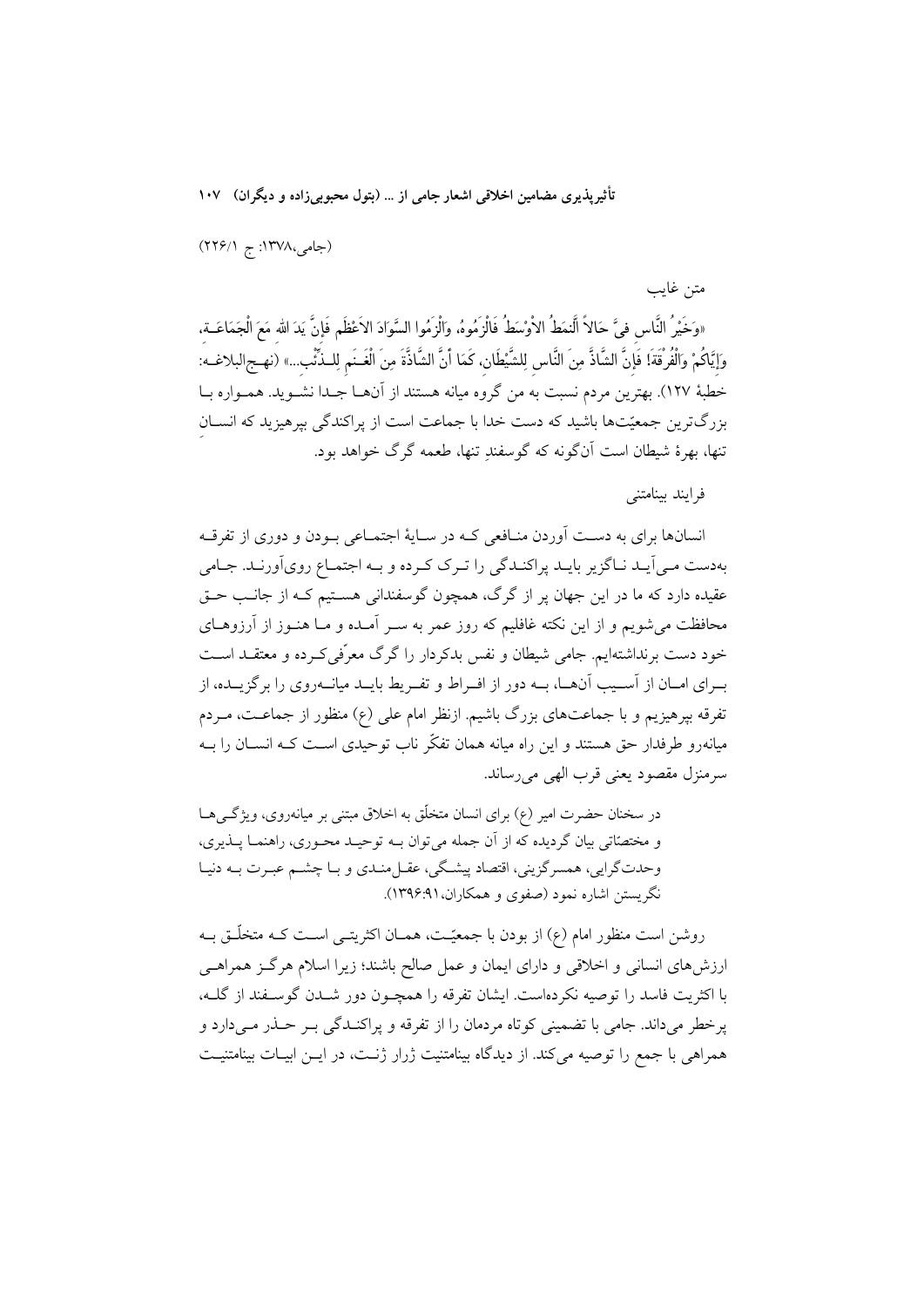۱۰۸ پژ*وهشرنامهٔ علوی*، سال ۱۲، شمارهٔ ۲، پاییز و زمستان ۱۴۰۰

بهصـورت صـريح اسـت و تأثيرپــذيرى از كــلام امــام (ع) بــه شــيوهٔ گــزارهاى و بــه گونــهٔ تضمین است؛ که تضمین بهصورت مبهم بیانشده و گوینده دراثنای سخن خـود حـدیث یـا آيه را بدون اشاره به نام گوينده مي آورد.

۲.۳ پرهيز از حسادت

متن حاضر

| و ان اعـتاد كسبها ســـنــــوات | حسد المرء ياكل الحسنات  |
|--------------------------------|-------------------------|
| أن ضرر كز حسد كشد مـردم        | نكشد از شر شـرر هـيــزم |
| (جامی،۱۳۷۸: ج ۲۰۸/۱)           |                         |

متن غايب «وَلاَ تَحَاسَدُوا فَـاِنَّ الحَسدَ يَأْكُلُ الايمانِكَمَاتَأْكُلُ النَّـارَالحَطَبِ...» (نهـج|لبلاغـه: خطبـهٔ ٨۶). حسد نورزید که حسد ایمان را چنان آتشی که هیزم را خاکستر کند نابود می سازد. ضرری که از جانب حسد به انسان وارد میشود از ضرری که آتش به هیزم وارد می کنــد بيش تر است.

فرايند بينامتني

حسد به معنای «آرزوی از بین رفتن نعمت از کسبی کـه اسـتحقاق آن نعمـت را دارد و چهبسا حَسادت به همراه نوعی تلاش برای از بین بردن آن نعمت باشد.» (راغب اصـفهانی، ١٨٩:١٣٩٢) حسد صاحب خود را به عقوبت دنيا و عذاب أخرت گرفتار مي سـازد؛ زيــرا در دنیا لحظهای از حزن و الم خالی نیست و بـه هـر نعمـت کـه در دسـت دیگـران مـیبینـد رنج میبرد. به عقیدهٔ جامی حسد موجب فرسایش جان حسـود مـیشـود؛ زیــرا او پیوســته نسبت به داشتههای دیگران در رنج و عـذاب اسـت و از سـلامتی خـود غافـل و چــهبســا آرزو میکند که این نعمت از محسود زایل شود. و معتقد است که کینه و حسادت خوبی ها را می بلعد، حتی اگر در طول چندین سال آن را بـه دسـت آورده باشـد. نعمـت سـلامتی و تندرستی از نعمتهای غیر محسوسی است که بین حاسد و محسـود مشـترک اسـت؛ ولـی سایر نعمتها محسوس و شخصی که در جایگاه حسد قرارگرفته از آنها برخوردار است و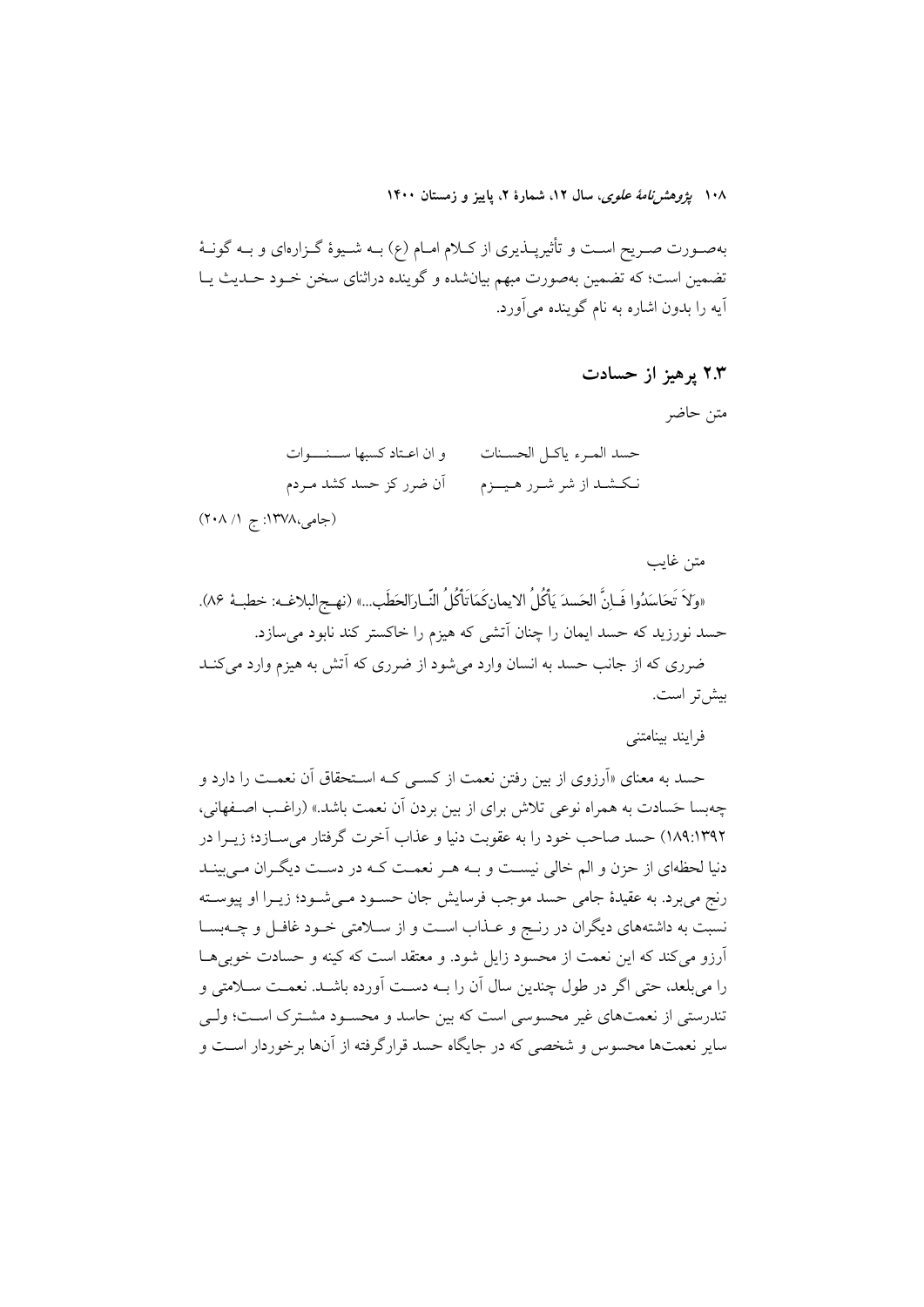بیشتر در معرض حسادت شخص حسود هستند. حسـد از سـختترین و دشـوارتـرین بیماریهای روانی و پلیدترین رذایل است که روح و قلب حاسـد را مـیفشـارد و موجـب بیماری او می شود. امام (ع) حسد را چنان آتشی میداند کـه شـرارههـایش ایمـان انسـان را چون هیزم در کام خـود فرومـیبـرد. از دیـدگاه بینامتنیـت ژنـت، در ایـن ابیـات بینامتنیـت بهصورت صریح است و تأثیرپذیری از کلام امام (ع) بهصورت گزارهای میباشد؛ که جــامی عبارت نهج|لبلاغه را با اندک دگرگونی در راستای وزن و قافیه در سخن خود آورده است.

۳.۳ پرهيز از حرص و طمع

متن حاضر

| حرص چه ورزی کـه ز سـودا و ســــود       پنج تـــو شش گـــردد و هشــت تــو نــه         |
|----------------------------------------------------------------------------------------|
| رنسج طلــب را همه بــر خــــود مگيـر ممسمى يطلبــــک الـــــــرزق کمــــا تطلبـــــــه |

(جامی،۱۳۷۸: ج ۸۴۵/۱)

متن غايب

«أَنَّ الرِّزْقَ رزْقَان: رزْقٌ تَطْلُبُهُ، وَرزْقٌ يَطْلُبُكَ، فَإِنْ أَنْتَ لَـمْ تَأْتِـهِ أَتَـاكَ، مَـا أَقْـبَحَ الْخُضُـوعَ عِنْدَالْحَاجَة» (نهجالبلاغه: نامهٔ ۳۱) بدان که روزی بر دوگونه است: یک نوع روزی اســت کــه به جستجوی آن برمی خیزی و روزی دیگری است که به سراغ تو خواهد آمد، یعنی اگــر تــو هم به سویش نروی به سویت میآید.

فرايند بينامتني

جامی انسان را به قناعت فرامی خواند و از او می خواهد که برای روز و رزق نیامـده غـم و اندوه نخورد، زیرا روزی مقدّر است. جامی انسان را بـه قناعـت و رضـایت بـه داشـتههـا هرچنـد انـدک، فرامـيخوانـد و توصـيه مـيکنـد بـا زيـادهخـواهي رنـج و انـدوه خـود را طولاني مسـاز؛ زيـرا زيـادهخـواهي موجـب مـيشـود كـه انسـان هميشـه در تكـاپو بـراي بهدستآوردن چیزهای بیشتر باشد و به آنچه به دست مـی|آورد راضــی و خرســند نباشــد. شرافت، عزّت و فضیلت در گرو قناعت است و خواری و ذلّـت و پیـروی از هــوای نفــس نتيجه و آفت طمعورزي است. در اين ابيات طبق نظريــهٔ ژنتــي، بينامتنيــت صــريح اســت و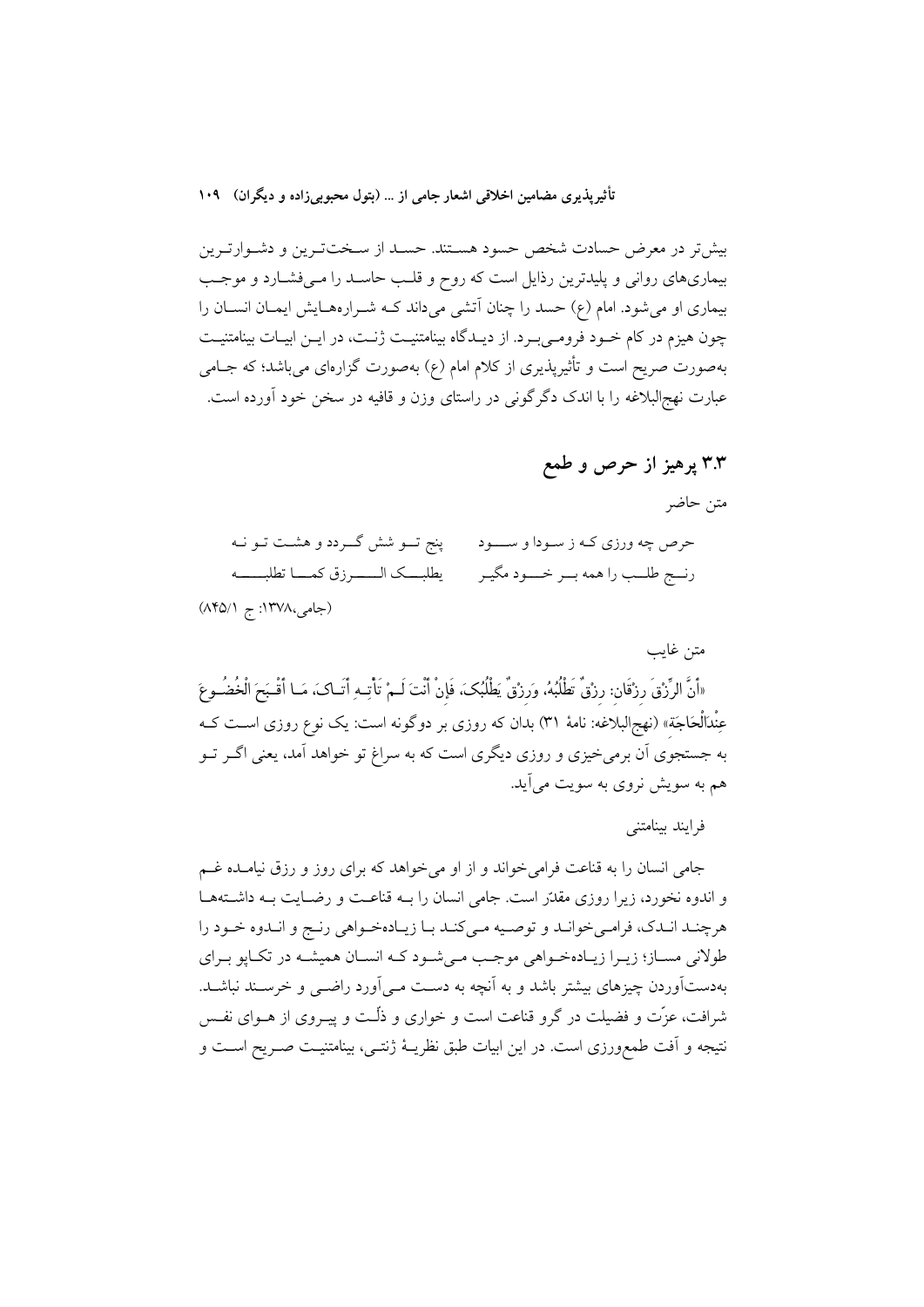۱۱۰ بی*ژوهش نامهٔ علوی*، سال ۱۲، شمارهٔ ۲، پاییز و زمستان ۱۴۰۰

متن حاضر

تأثیرپذیری از کلام امام (ع) به شیوهٔ گزارهای است. به صورتی که جـامی قســمتی از ســخن امام (ع) را بهوضوح با اندک دگرگونی لفظی در سخن خویش گنجاندهاست.

فشـــــان دامــــن از خــــار ذلّ طمــــع رهـــان گـــردن از بــــــــار غل طمــع طمــع كــار مــرد خردمنــد نيســت طمـع پـاي دل را بهجز بنـــد نيسـت

(جامی،۱۳۷۸: ج ۲/ ۴۳۰)

متن غايب «الطَّمَعُ رقٌ مُؤَبِّدٌ» (نهجالبلاغه: حکمت ١٨٠). طمعورزی بردگی همیشگی است. فرايند بينامتني

حرص در لغتنامههای فارسی به معنای آز، طمع، زیادهجویی و افزون $d$ لبی آمده اسـت. (معین، ۵۲:۱۳۸۷) بسیاری از گناهان و درنتیجه گرفتاریهای انسان ریشه در صفت مـذموم حرص و طمع دارد حـرص بـر زاد و توشـهٔ دنیـا انسـان را بـه سـمت بـدترین گناهـان سوق میدهد. حرص در نظر علمای علم اخلاق، یکی از رذایل اخلاقی است کـه بـهشـدت مورد نکوهش قرارگرفته و صفتی سیرینایذیر معرّفی شدهاست که انســان را بــه جمــعرآوری بیش|زحد آنچه نیاز ندارد، برمی|نگیزاند. جامی با توصیه به دوری گزیدن از حرص و طمع، ایــن رذیلــه را بنــدي دانســته كــه دل انســان را كــه محــلّ ظهــور انــوار خداونــدي اســت بهبند می کشد، خرد او را گریزان می کند و شک و تردید را در دل انســان نســبت بــه صــفت رزاقيّت خداوند برمي/نگيزاند. اين صفت يكي از جلوههاي حبّ دنياست.

در نگاه امام علی(ع)بودن در دنیا و استفاده از نعمتها و موهبتهای دنیـوی بایـد بدون دل بستگی به آنها و براساس جهت داربودن حرکت انسان در دنیـا باشـد. حرکـت انسانی که تحت تعلیمات علوی، دنیاداری متعادلی را اتخـاذ کـرده و در جهـت کسـب آمادگی برای نیل به سعادت اخروی است (آل رسول و مسجدی، ۱۳۹۲: ۱۰).

در کلام ایشان طمع به نعمتهای دنیا بندگی جاویـدان نامیـده شـدهاسـت و کسـی کـه طمـع ورزد همیشــه تســلیم طمــع و چــون بــردهای در اختیــار أن اســت.«رابطــهٔ بینامتنیــت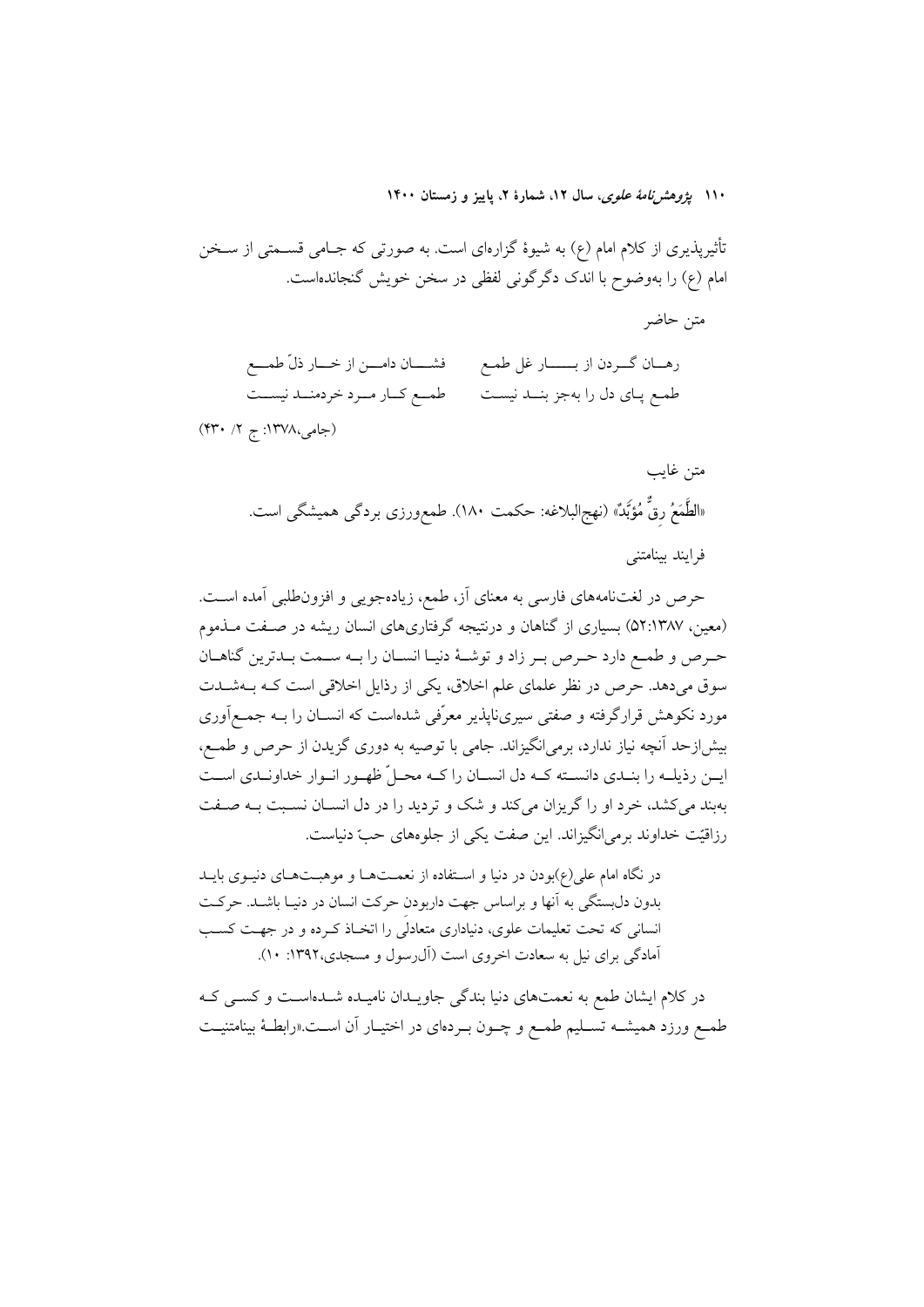ضمنی است و جامی مضمون حکمت نهج|لبلاغــه را در شــعر خــویش آورده و بــهصــورت ترجمهٔ آزاد که «به ضرورت وزن یا قافیه یا …کـم و بـیشهـایی در مضــمون راه مــییابــد و چهبسا ساختار بیانی دگرگون میشود» (راسـتگو،۱۳۹۸: ۳۹). سـاختار بیـان ترجمــه انــدکی دگرگونشده است؛ که به شیوهٔ اثرپذیری، گزارشی میباشد.

۴.۳ پرهيز از عيبجويي

متن حاضر

|                                 | پای تا فرق جملــه عیبــی و عــار        چه کنی عیب زید و عمر شــمار |
|---------------------------------|---------------------------------------------------------------------|
| واندر افشای دیگران کــــوشــــی | زشت باشد که عیب خود پوشی                                            |

(جامی،۱۳۷۸: ج ۱/ ۱۲۳)

متن غايب «أَكْبَرُ الْعَيْبِ أَنْ تَعِيبَ مَا فِيكَ مِثْلُهُ»(نهجالبلاغه: حكمـت ٣۵٣). بـزرگتـرين عيـب آنكـه چیزی را در خود داری بر دیگران عیب بشماری. «فَلْيـكْفُفْ مَنْ عَلِمَ مِنْكُمْ عَيْـبَ غَيْـرِهِ لِمَا يَعْلــمُ مِنْ عَيْب نَفـسِهِ...»(نهـج|لبلاغــه: خطبـهٔ ١۴٠). هرکدام از شما که به عیب کسی آگاه است به خاطر آنچه که از عیب خود مے دانـد بابـد از عیبجویی دیگران خودداری کند. متىن حاضه

متن غايب «يَـا أَيُّهَــا النَّـاسُ طُوبـي لِمَـنْ شَـغَلــَهُ عَيْـبُـــهُ عَــنْ عُيُــوبِ النَّــــاسِ» (نهـج|لبلاغــه: خطبهٔ ۱۷۶). ای مردم!خوشا به حال آنکس که اشتغال بــه عیــب خــود، وی را از توجــه بــه عيوب ديگران بازدارد.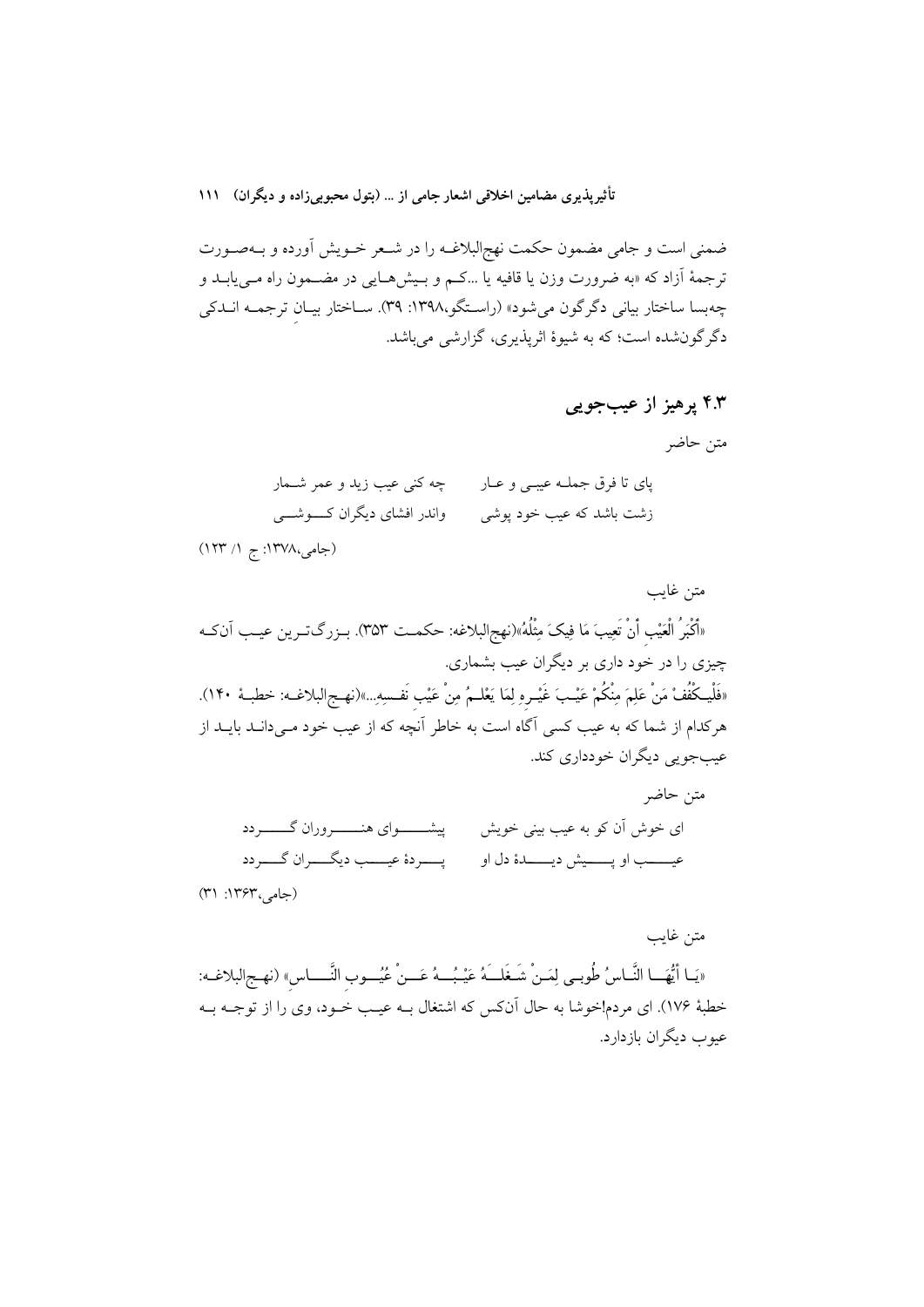۱۱۲ *یژوهشرنامهٔ علوی*، سال ۱۲، شمارهٔ ۲، پاییز و زمستان ۱۴۰۰

متن حاضر هرچه خود را نیسندی دگری را میسـند نايسنديده فتد طور تبو جبامي هميه را (جامی،۱۳۷۸: ج ۳۵۴/۱)

متن غابب «اجْعَلْ نَفْسَكَ مِيزَاناً فِيَما بَيْنَكَ وَبَيْنَ غَيْرِكَ، فَأَحْببْ لِغَيْرِكَ مَا تُحِبُّ لِنَفْسِكَ، وَاكْـرَهْ لَــهُ مَــا تَكْرِهُ لَهَا، وَلاَ تَظْلِمْ كَمَا لاَ تُحِبُّ أَنْ تُظْلَمَ، وَأَحْسِنْ كَمَــا تُحِــبُّ أَنْ يُحْسَــنَ إلَيْـكَ، واسْـتَقْبحْ مِــنْ نَفْسِکَ مَا تَسْتَقْبِحُ مِنْ غَیْرکَ» (نهجالبلاغه: نامهٔ ۳۱) نفس خود را میزان میــان خــود و دیگــران قرار بده. پس، آنچه را که برای خود دوست داری برای دیگران نیز دوست بـدار و آنچــه را که برای خود نمی پسندی برای دیگران میسند.

فرايند بينامتني

عیبجویی یکی از رذایل اخلاقی است که نقطهٔ مقابل عیبیوشی است. کسی کـه مبـتلا به اين رذيله باشد عيب ديگران را مي بيند و بزرگ جلوه مي دهد؛ ولي ســاحت وجــود خــود را از هر عیبی منزه میداند. «کسانی که بهجای انتقاد سالم و سازنده بـه ایــن فکــر باشــند کــه عیـوب مـردم را اَشـکار کننـد و از حیثیـت و اعتبـار اَنهـا بکاهنـد، مرتکـب گنـاهی بـس عظیم گشتهاند که به خاطر آن عــذابی دردنــاک پــیش رو خواهنــد داشــت.» (مهــدویکنــی، ٢٣٢:١٣٨٨) عيب جويبي موجب كينه و عداوت و سستي روابط اجتماعي افراد است. انســاني که خود دارای عیوب و گناهی است باید قبل از پـرداختن بـه عیـوب دیگـران بـه خــویش نظری افکند و بداند که خودش نیز مانند دیگران خالی از عیب نیست. جامی نیز با توجّه بـه این نکتهٔ مهم اخلاقی می گوید: کسی که به عیبهای خود واقـف باشـد، هیچگـاه زبـان بـه عیبجویی دیگران نمی گشاید؛ ولی اگر نیّت انسان از گفتن عیب دیگری خیرخواهی باشـد. باید با حسن نیّت و دلی پاک و بی اَلایش و در کمال ادب نقص هـای او را پـادآوری کنـد و آنچه را برای خود می پسندد برای دیگران نیز بخواهد و با بیانی مشفقانه وی را متنبّـه سـازد. جامی به یوشیده نگاهداشتن عیب دیگران اشاره می کند و در مقام پند و انــدرز بــه ایــن نکتــه اشاره مي كند كه هيچ انساني بدون عيب و سرشار از هنـر نيسـت؛ پـس سـتر عيـب كـن تـا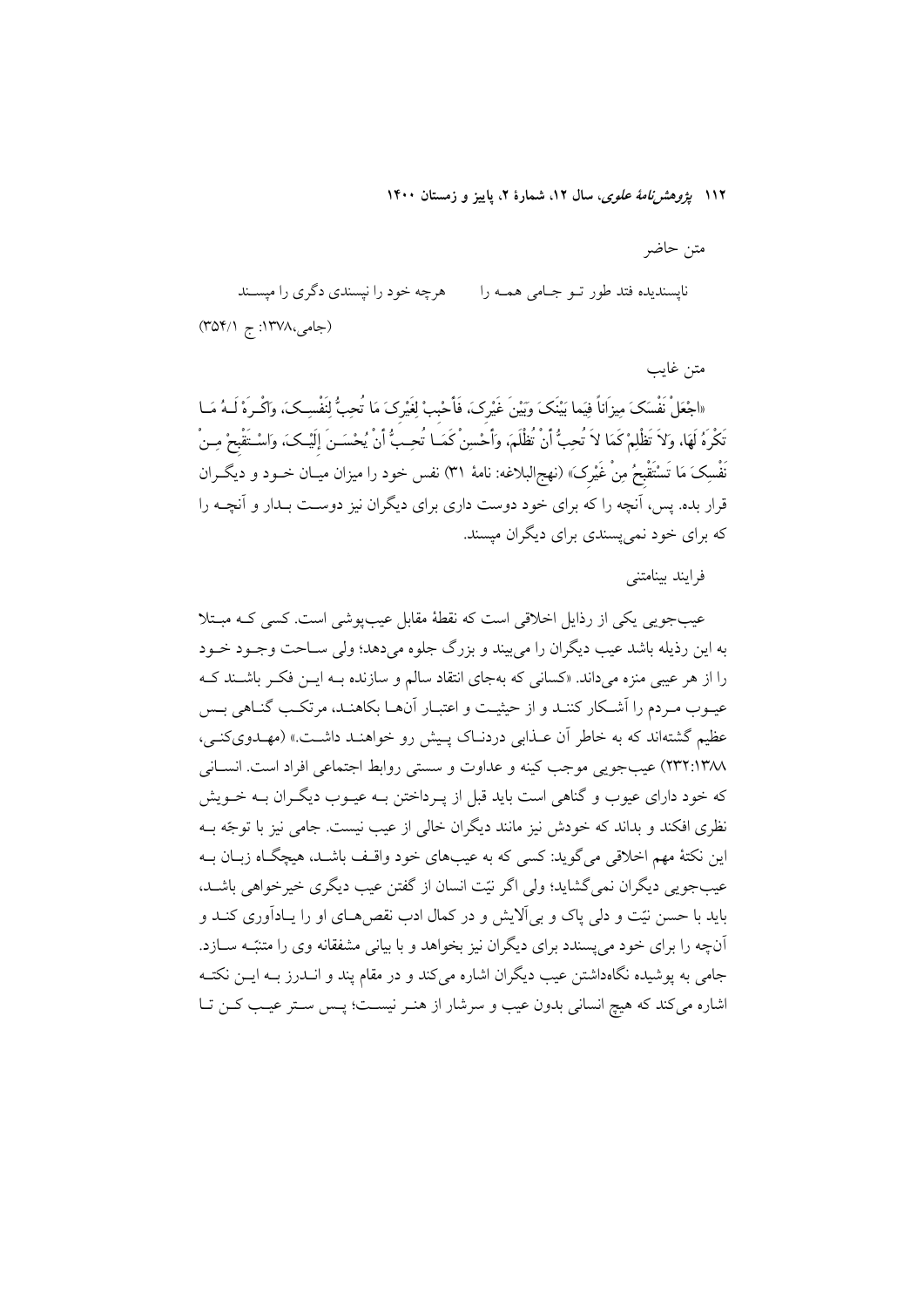عیبهای خودت آشکار نشود. بر اساس بینامتنیت ژنتـی، رابطـهٔ بینـامتنی ضـمنی اسـت و تأثیریذیری به شیوهٔ گزارشی و از نوع ترجمهٔ سخن امام (ع) می باشد.

# ۵.۳ الگویذیری از زمامداران

متن حاضر

اهــل عـالــم نــه پيــــرو خــردنـــد بلكــه بـــر ديـــن يــادشــاه خودنـد همـه بـر ديـــن پادشـــاه خـــود ميرند همسه آییسن شساه خسود گیسرنسسد

(جامی،۱۳۷۸: ج (۳۳۴/۱)

متن غايب

ايشان مي فرمايند: «وَإِنَّمَا النَّــاسُ مَــعَ الْمُلُــوكِ والــدُّنْيَا، إلاَّ مَــنْ عَصَــمَ اللهُ...» (نهـجالبلاغــه: خطبهٔ ۲۱۰). همانا مردم هم با سلاطین و دنیا هستند، مگر آنکس که خدا او را حفظ کند.

فرایند پینامتنے

یکی از بهترین روشهایی که در تربیت اخلاقی افراد جامعه مؤثّر است و از نظـر روانـی می تواند تأثیر زیادی داشته باشد روش اُسوه سازی و معرفی الگوی مناسـب اسـت مربّــی در این روش می تواند واقعیّت اخلاق را عینیت بخشد. سیمای فکری و اخلاقی بزرگان شـعر و ادب فارسی به منزلهٔ سرچشمههای اخلاق و نمونههای راستین در این جهت مـی باشـد. در نهجالبلاغه نيز، انبياء الهي بهويژه پيامبر اكرم (ص) و اهل بيت و ياران أن حضـرت، بــهعنــوان الگوهایی معرفی شدهاند که اخلاق و اندیشههای آنهـا مـیتوانـد راهنمـای انسـان در همـهٔ زمانها و مکانها باشد. کلام گهربار امام علی (ع) در نهج البلاغـه نشــان مــی۵هــد مــردم بــه روش و طريقة حاكمان خود زندگي مي كنند. اگر حـاكم انسـاني درسـتكار و صـالح باشـد، رعایای او نیز مانند او خواهند شد و اگر برخلاف این باشد ظلم و فسـاد آنهـا دامـان مـردم را می گیرد. از الگوهای جامعه محسوب می شوند و جامعه به شدّت و به شکل های مختلـف از عملكرد ايشان تأثير مي پذيرد. باورها، اعتقـادات و گفتـار آنهـا بـراي الگويــذيري اقشــار مختلف جامعه اهمیّت دارد. جامی معتقداست که مردمان بر شیوه و راه و رســم فرمانروایــان خود زندگی می کنند و اعمال و رفتـار آنهـا را نتيجـهٔ رفتـار حاکمـان مـی(دانـد. از ديــدگاه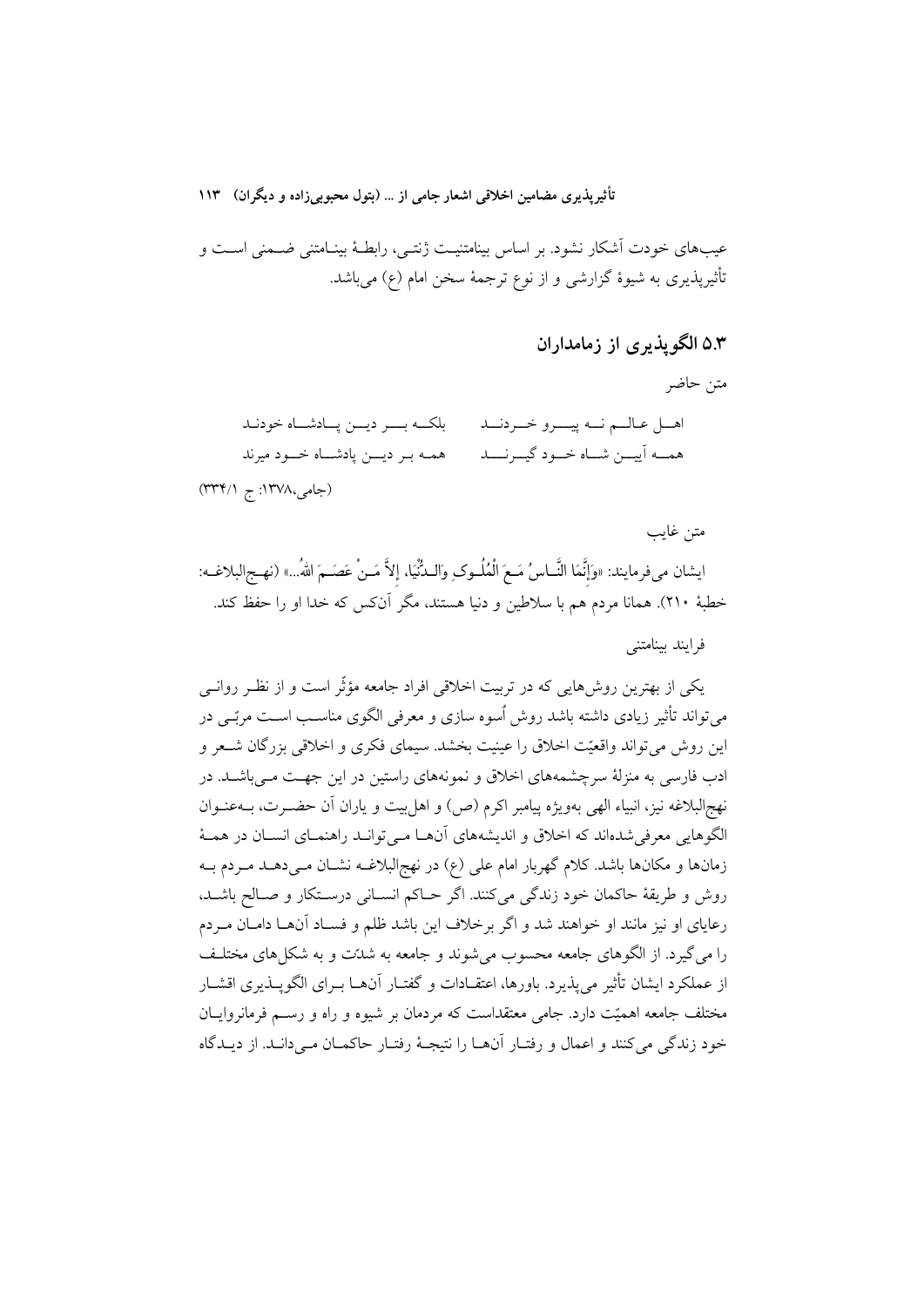۱۱۴ بیر*وهش نامهٔ علوی*، سال ۱۲، شمارهٔ ۲، پاییز و زمستان ۱۴۰۰

بینامتنیت ژنتی، این ابیات جزء بینامتنیت ضمنی و اثرپذیری از نهج|لبلاغه به شـیوهٔ گزارشــی و از نوع ترجمهٔ بسته میباشد که در معنی و مضمون با اصل عربی برابـر اسـت و مـیتـوان پیوند عبارت نهج|لبلاغه را با ابیات بهآسانی دریافت.

# ۶.۳ دادگستری حاکمان

# متن حاضر

| ز جــام عــدالـت مــى صــاف نـــــوش            | جهـان پادشــاهـا در انصــاف كـــــوش                       |
|-------------------------------------------------|------------------------------------------------------------|
| سپاهی چـــو اَن نیســـت گیتـــــی گشـــای       | بـه انصـاف و عـدل اسـت گیتی بــه پــای                     |
| و گـر نـــي ز دل ايـــن هـــوس را بشـــوي       | اگــر ملــک خــواهـــي ره عــــدل پـــــوي                 |
| بــه تيــــغ عـــــدالت جهــــــانگير بــــــاش | تهــي قبضــه از تيـــــر تـدبيـــــر بــــاش               |
| زظلم تـــو بــ ـر يكــدگــر ظـالمنـــد          | رعيــَت بـــه ظلـــم تـــو چـــــون عــالمنـــد            |
| همه باتو در عملل يكمل شوند                      | بــه عــدل اَر رو تــا كــه عــادل شــوند                  |
| عنايــت بـــه مــــــردم ســـرايت كنــــد       | دل شـــــه چــــو ميــــل عنـــــايت كنـــــــد            |
| شوند اهل عبالم همسه ظلم كيسش                    | وگـــر شيــــوهٔ ظلــــم گيـــــــرد بـــــــــــه پيــــش |
| (جامی، ۱۳۷۸: ج ۲/ ۴۸۵)                          |                                                            |

# متن غايب

«إذَا تَغَيَّرَ السُّلْطَانُ تَغَيَّرَ الزَّمَانُ» (نهج|لبلاغه: نامهٔ ٣١). هرگIه انديشـهٔ ســلطان تغييــر كنــد، زمانه دگر گون مې شود.

«اسْتَعْمِل الْعَدْلَ، وَاحْذَر الْعَسْفَوالْحَيْفَ فَإِنَّ الْعَسْفَ يَعُودُ بِالْجَلاَءِ، وَالْحَيْفَ يَــدْعُو إلَــى السَّــيْفِ» (نهج|لبلاغه: حکمت ۴۷۶). عدالت را بگستران و از ستمکاری پرهیز کن که ســتم رعیّــت را به آوارگی کشاند و بیدادگری به مبارزه و شمشیر می انجامد.

فَلَيْسَتْ تَصْلُحُ الرَّعِيَّةُ إلاَّ بِصَلاَحِ الْوُلاَة، وَلاَ تَصْلُحُ الْوُلاَةُ إلاَّ باسْـتِقَامَة الرَّعِيَّـة»(نهـج|لبلاغــه: خطبهٔ ۲۱۶) رعیّت اصلاح نمــیشــود جــز اّن کــه زمامــداران اصــلاح گردنــد و زمامــداران اصلاح نمیشوند جز با درستکاری رعیّت.

فرایند پینامتنی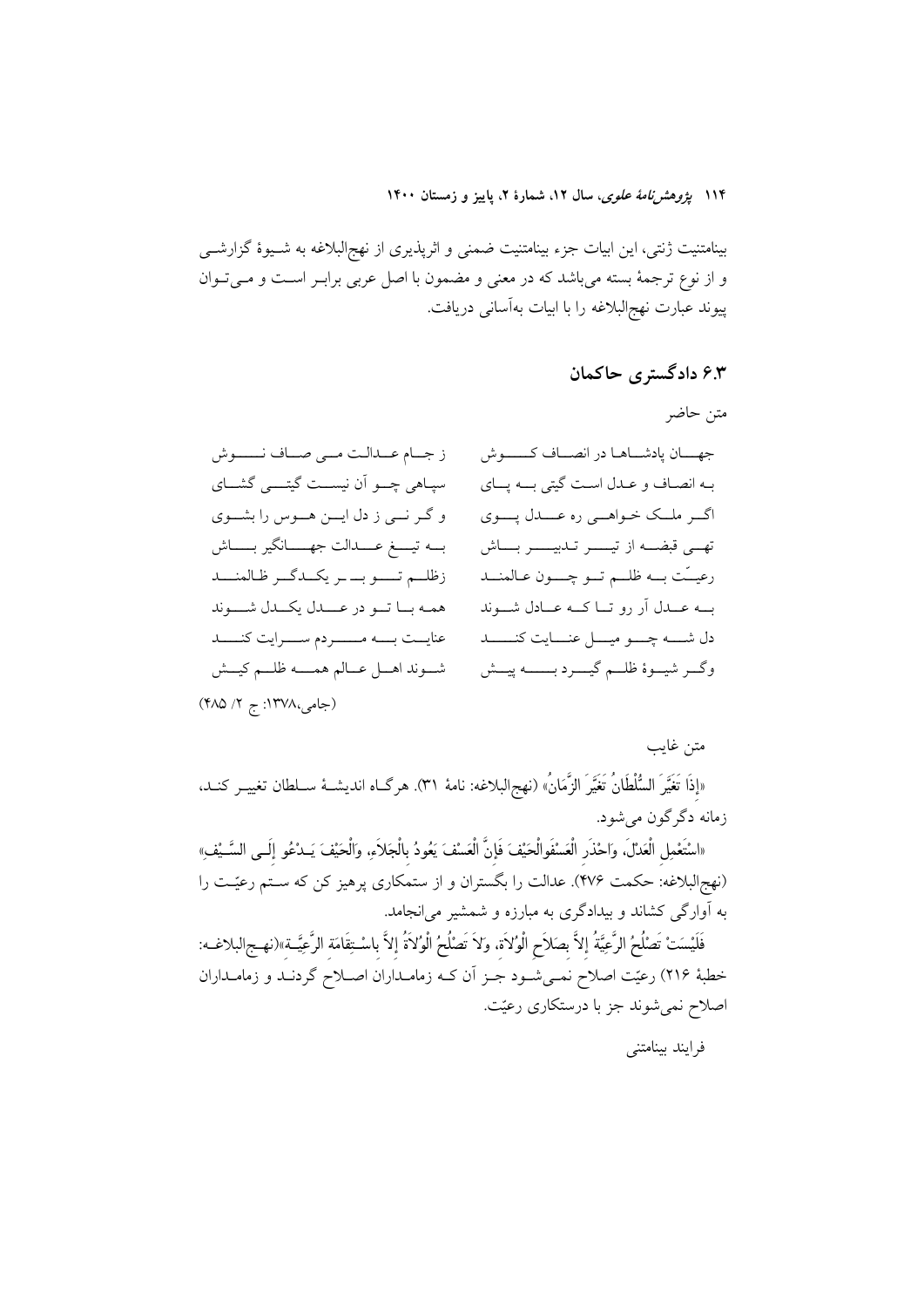در سايهٔ دادگستري حاكمان، زندگي مردمان به سروسامان ميرسد و همهچيــز در مســير طبیعی خودش قرار می گیرد. در آموزههای اخلاقی بزرگان دین، جامعهٔ انسانی در پر تو عــدل و دادگری جلوه می یابد و اخلاقیّات شکوفا میشود. مهمترین توصیهٔ جـامی بـه پادشـاهان برقراری عدل و داد و پاسداری از حقوق مردم است. دعوت جامی به عـدل و داد تنهـا یـک فكر شاعرانه نبوده، بلكه مقتضاى زمانهٔ اوست؛ زيـرا «در قلمـرو تيموريـان، همـهٔ اولاد لنـگ بـراي تـاجوتخـت جـان كنـده، خـون يكـديگر را مـىريختنـد. جنـگـهـا بـه مملكـت فترات مـی]وردنــد و بــازار ظلــم گــرم بــود.» (افصــحزاد،١٣٧٨،١٣٧٨) او بارهــا پادشــاهان را موردخطاب قرار داده و توصیههایش همراه با پند و اندرز است. به عقیدهٔ شاعر «عــدل همــهٔ طبقههای جمعیّت را به هم دوست میگرداند؛ امّا ظلـم اخـتلاف و نفـاق و خرابـی مـی اَرد» (همان). جامي اصلاح رعيّت را نتيجهٔ رفتار و انديشهٔ پادشاه دانسته و معتقــد اســت، اوضــاع جامعه بر محور وضع حاکمان میگردد وعدالت جلوی ظلم مردمان را بر یکدیگر مـیگیـرد. ازمنظر پیشوایان دین، دادگری از برتـرین ارزش۵مـای اخلاقیسـت کـه برپـایی آن والاتـرین خدمت انسانی به شمار میآید. امام علی (ع) خـود نمـاد عـدل و دادگسـتری اسـت و ايـن فضيلت اخلاقي در كردار و گفتار ايشان تجلّي يافتهاست.

حضرت (ع) برأن بود تا در پرتو شناختی که از انحرافات جامعهٔ زمان خـود داشـت بــه اصلاح أنها همت گمارد تا اساس حکومت و مدیریت جامعه برمبانی دین استوار شـود و آیات قرآن، سیره، سنت نبوی و علوی مبنای عمل قرار گیـرد و بـا اسـتقرار حکومـت ديني، عدالت اسلامي تحقق يابد (ثواقب، ١٣٩١: ٢).

ایشان هـدف حکومـت را برقـراری عـدالت دانسـته و آن را ضـامن سـلامت و تـداوم جامعه میداند. روش وی در اداره حکومت نشان از توجّه عمیقشان به رعایت عـدل و داد و یرهیز از ستم دارد. ایشان عامل ویرانی و ظلم و فساد جامعه را تغییر رأی حــاکم مــی(دانــد و ضمن توصیه به عدل و دادگری، عدم رعایت عدالت را آوارگی مردم و جنگ و خــونریزی برشمرده است. دادگستری در نگاه امام (ع)، صرفاً امری اخلاقی بــه شــمار نمــی[مــد؛ بلکــه فلسفهٔ حکومتی ایشان محسوب می شد و آن را مایهٔ استواری حکومت می دانسـت و در ایــن عرصه جز به راه عدالت نرفت. طبق بینامتنیت ژنت، رابطـهٔ بینــامتنـی بــهصــورت غیرصــریح بیانشده و پرهیز از ظلم به مردمان و برقراری عدل و داد در نتیجهٔ تغییر اندیشـهٔ حاکمـان در دو عبارت نهج|لبلاغه و سخن جامی دیده میشود. او در ایــن بیــتهــا مضــمون و محتــوای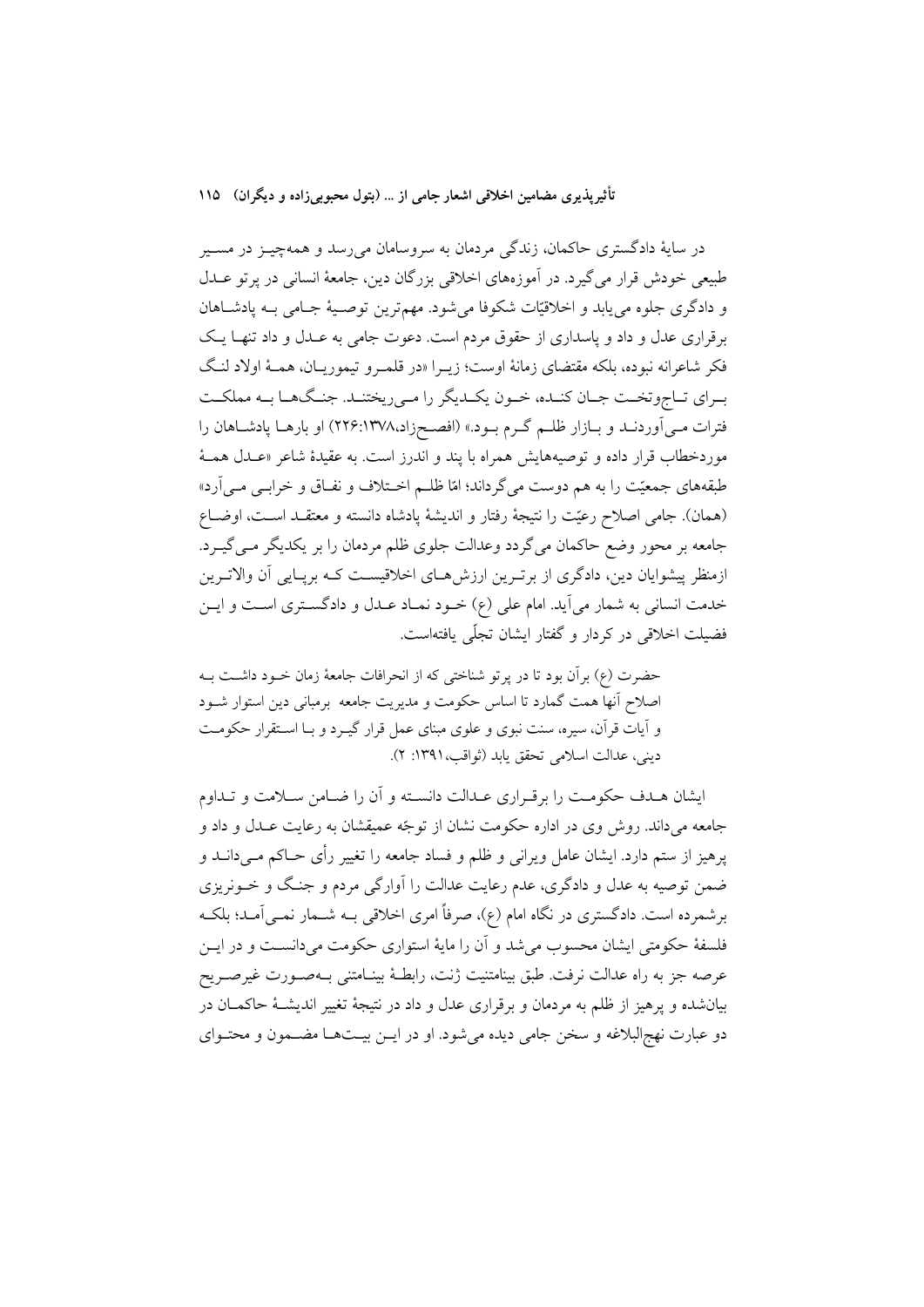۱۱۶ بیر*وهش نامهٔ علوی*، سال ۱۲، شمارهٔ ۲، پاییز و زمستان ۱۴۰۰

سخن خود را از سخنان امام (ع) گرفتهاست و اینطور به نظر میرسد که سـخن خــویش را برپایهٔ سخن امام بنا نهادهاست و شرح وارهای از کلام امام (ع) است؛ که به شـیوهٔ اثرپــذیری الهامی صورت گرفتهاست.

### متن غايب

«فَتَأْسَّ بنَبيِّكَ الأطْيَب الأطْهَر صَلَّىَ اللهُ عَلَيهِ وآلِهِ فَإِنَّ فِيهِ أُسْوَةً لِمَنْ تَأْسَّى، وَعَزَاءً لِمَنْ تَعَـزَّى وَأَحَبُّ الْعِبَادِ إِلَى الله الْمُتَأَسِّى بنَبيِّهِ. وَالْمُقْتَصُّ لاِثَروِ...» (نهجالبلاغه: خطبهٔ ١۶۰). يــس بــه پيــامبر .<br>پاکیزه و پاکت اقتدا کن کــه راه و رســـم او الگــویی اســت بــرای الگوطلبــان و مایــهٔ فخــر و بزرگی است برای کسی که خواهان بزرگواری باشد و محبوبترین بندهٔ خـدا کسـی اسـت که از پیامبرش پیروی کند و گام بر جایگاه قدم او نهد.

فرابند ببنامتني

جامی به شخصیت پیامبر اکرم (ص) اشاره کرده است و ایشان را نمونه و اُســوهٔ اخــلاق معرفی و پیروی از وی را توصیه میکند. از آنجا که الگو باید نمونهای تام از کمالات متعـالی انسانی باشد و پیامبر اکـرم اُسـوهٔ حسـنه و الگــوی حقیقــی بــرای همــه انســانهــا در همــهٔ اعصار است، امام علی (ع) در فرازهای بسیاری از کلام گهربار خود در نهج|لبلاغه، تأسّی بـه رسول اکرم (ص) و پیروی از ایشان را تأکید کردهاست و پیـامبر را بــهعنــوان الگــوی کامــل معرفی میکند. بر اساس نظریهٔ ژنتی، بینامتنیت در این ابیات، از نوع بینامتنیت ضـمنی اسـت که اشارهای به شخصیت حضرت محمّد (ص) و لزوم اطاعت از ایشان است.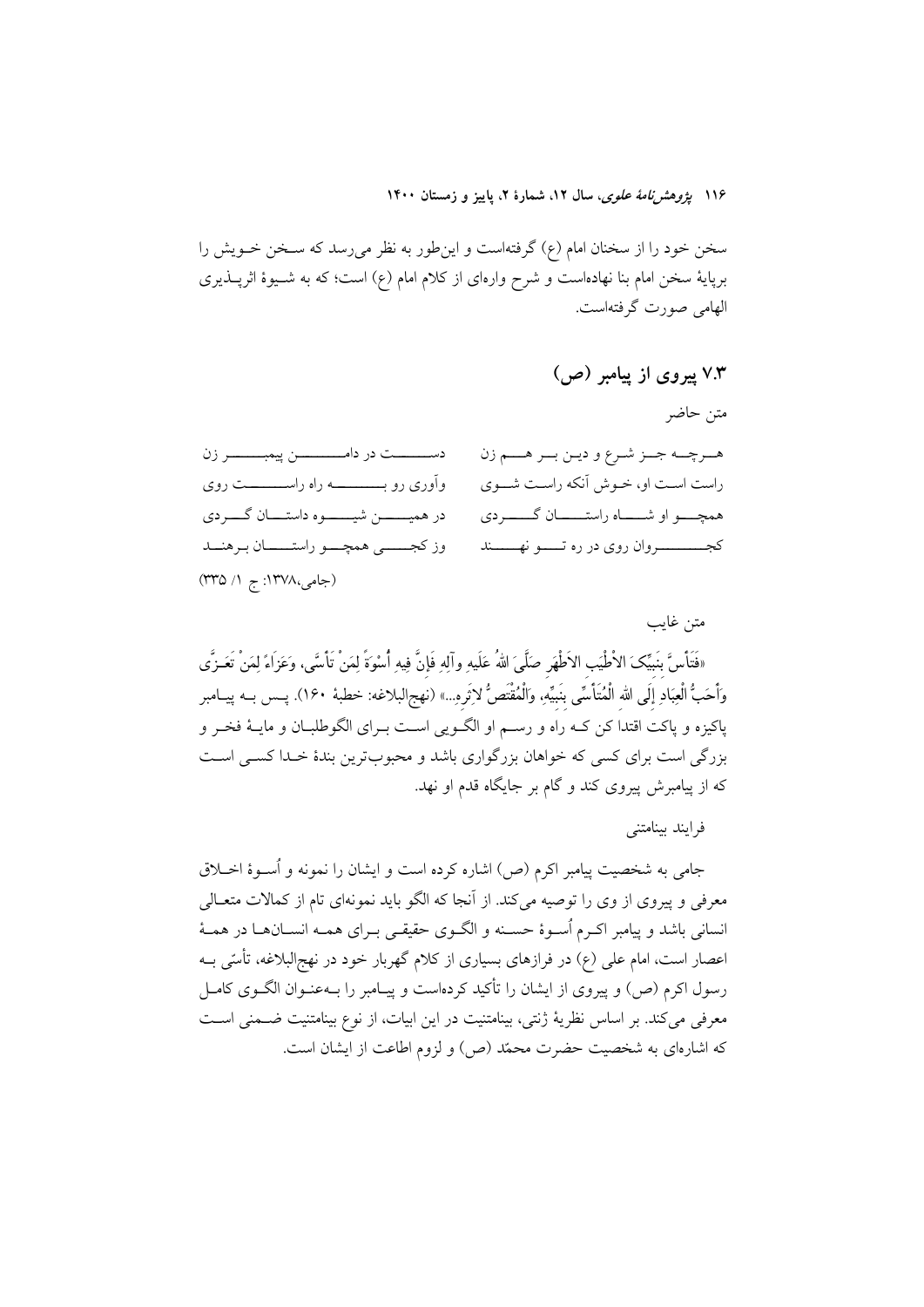### ۸.۳ بخشندگی

هرانسانی به اجتماع گرایش فطـری و طبیعـی دارد و بـر ایــن اسـاس برخــی فضــیلتهــای اخلاقی را نیز دارا است. جود و سخاوت یکبی از شـریفترین صـفات و برتـرین فضـایل اخلاقی است که موجب استحکام و استواری بیشتری در روابط انسانی مـی گـردد و یکـی از ریشههای رستگاری است. «جود به معنای بخشش مـال و علـم اسـت.» (راغـب اصـفهانی، ۱۶۴:۱۳۹۲) فرد بخشنده علاوه براینکه تلاش می کنـد، دیگـری از نظـر اقتصـادی وضـعیت بهتری پیدا کند، خود نیز به لحاظ روانی در اَرامش قرار میگیرد و اَثــار بخشــندگی ابتــدا بــه خودش باز می گردد. بخشندگی اصولی دارد ازجمله:

# ۸٫۳ نخشش به منّت

متن حاضر بو تھی کیسگان بے بنال درم چـــون گشــــاييد دست جـــود و كــرم منّــــت بـــــــــــذل آن درم منهيــــــــــد هــر زمــان شــرح اَن كــرم مـــدهيد کــه ز منّت کـــرم شــــــــــود مفقـــــــود (جامی،۱۳۷۸: ج ۱/ ۳۲۹)

#### متن غايب

«...فَإِنَّ الْمَنَّ يُبْطِلُ الاِحْسَانَ، وَالتَّزَيُّدَ يَذْهَبُ بِنُـورِ الْحَـقِّ...» (نهـج|لبلاغـه: نامـهٔ ٥٣). همانــا منّتنهادن پـاداش نيكوكـاري را از بـين مـي بـرد و كـاري را بـزرگ شــمردن، نــور حــق را خاموش گرداند.

# فرايند بينامتني

هر عمل صالحی که انسان انجام میدهد، به هدفی مادّی یا معنوی منتهی میشـود عملـی موردقبــول خداونــد قــرارمــي گيــرد كــه از نيّتــي خــالص برخاســته باشــد. خداونــد از مؤمنان می خواهـد هنگــامی کــه بخششــی کردنــد، بــا منّــت و اذیّــت ایــن کــار خــویش را تباه نسازند. (بقره/۲۶۴) چراکه این رفتار مانند ریاکاری، اعمال عبـادی انســان را بـی|رزش و پوچ کرده و از بین می برد. جامی با ستایش جود و کرم، توصیه میکند که بخشش کنیـد؛ امّـا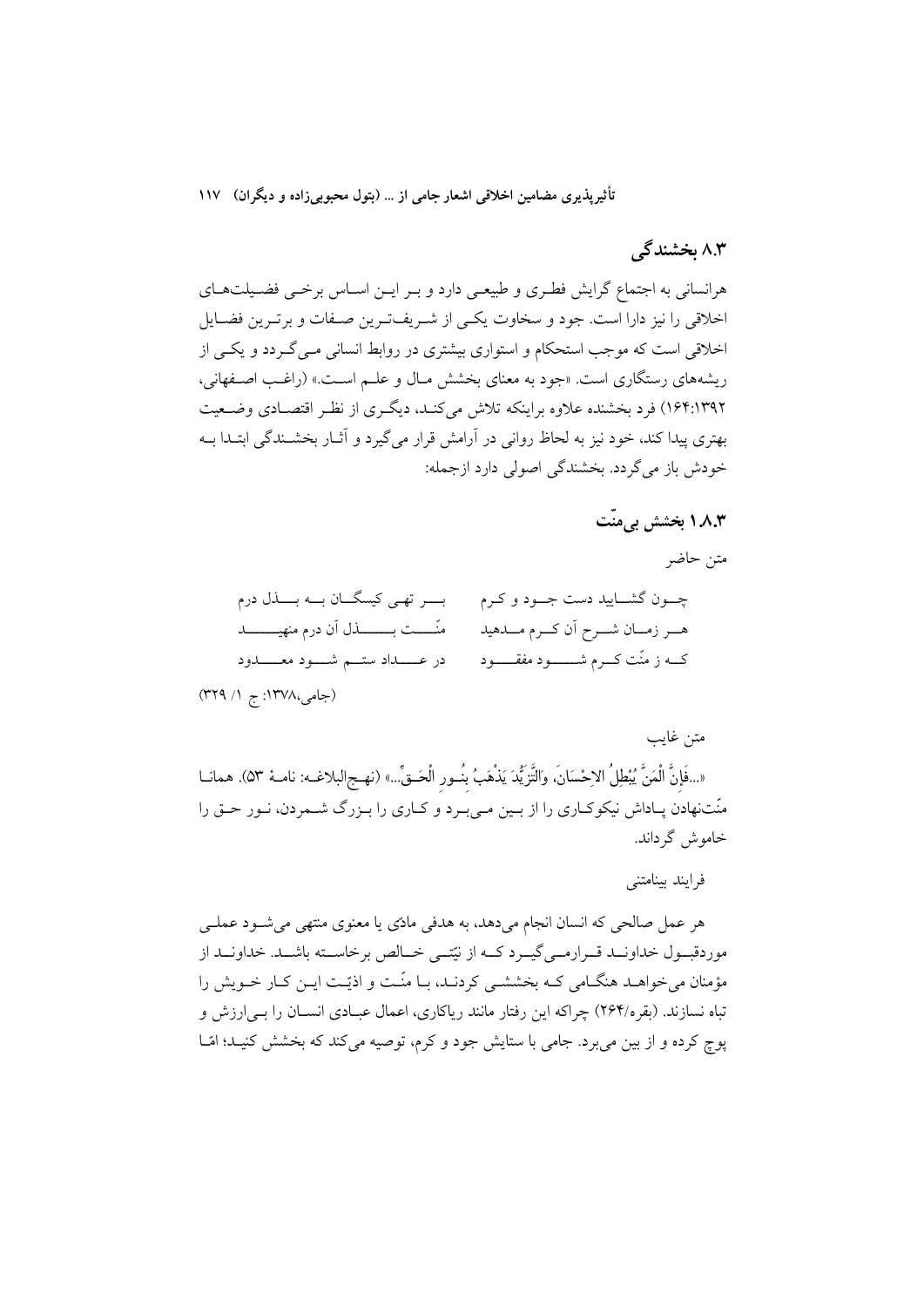۱۱۸ بژ*وهش نامهٔ علوی*، سال ۱۲، شمارهٔ ۲، پاییز و زمستان ۱۴۰۰

ارزش ایــن کــار را بــا نهــادن منّــت از بــین نبریــد. منّــتگــذاری پــس از بخشــندگی از رفتارهایی است که مانع قبول عمل انسان و از بین رفتن آثار معنـوی و بطــلان آن مــی شــود. رابطهٔ بینامتنی بهصورت ضممنی و اثرپذیری گزارشی به شیوهٔ ترجمهٔ بسته است؛ که در معنــی و مضمون با اصل عربي برابـر اسـت. مصـراع اول بيـت سـوم، ترجمـهٔ قسـمتى از عبـارت نهج|لبلاغه است که در سخن جامی آمدهاست.

# ۲.۸.۳ اعتدال در پخشندگی

متن حاضر

| کــه بــر خــاک و خــاشاک ريـــزي درم        | چــــو شـــاخ شکـــوفه مبـــــاش از کـــــرم  |
|----------------------------------------------|-----------------------------------------------|
| کـه چـــون افتـــدت تنگــهٔ زر بـــــه دســت | چـنان هــم مشـــو ممســک و زرپـــــــرست      |
| نگــردد جــــدا چــــون جلاجــــل ز دف       | بــه ضـــــــرب طپانچــه تــــو أن را زكــــف |
| طريق وسط ورز در بخــل و جـــــود             | مـزی ناخـوش و خـوش ز نابــود و بـود           |
| (جامی،۱۳۷۸: ج ۲/ ۴۶۷)                        |                                               |

متن غايب «كُـنْ سَـمَحاً وَلاَ تَكُـنْ مُبَـذِّراً، وكُـنْ مُقَـدِّراًوَلاَ تَكُـنْ مُقَتِّـراً»(نهـج|لبلاغـه: حكمـت ٣٣). بخشنده باش امّا زیادهروی نکن، در زندگی حسابگر باش امّا سختگیر مباش.

فرايند بينامتني

دین اسلام همواره انسان را به اعتدال در امور و دوری از افراط و تفریط توصیه میکند، بنابراین در بخشندگی باید حدّ اعتدال رعایت گردد و ایـن فضـیلت اخلاقـی بـه گونـهای سنجیده و همراه با شناخت به انجام برسد. جامی اعتدال در بخشش را مورد توجّـه قــرارداده و از افراط و تفریط بر حذر داشتهاست. از دیدگاه ژنت، بینامتنیت بهصـورت ضـمنی اسـت. اثرپذیری این ابیات به شیوهٔ گزارشـی بـهصـورت ترجمـهای آزاد اسـت کـه شـاعر پـس از دریافت مضمون، حکمت نهج|لبلاغه را با الفاظ و تعبیــرات خــود بــه نظــم درآوردهاســت و برای ادای معنی خود از آن بهره بردهاست.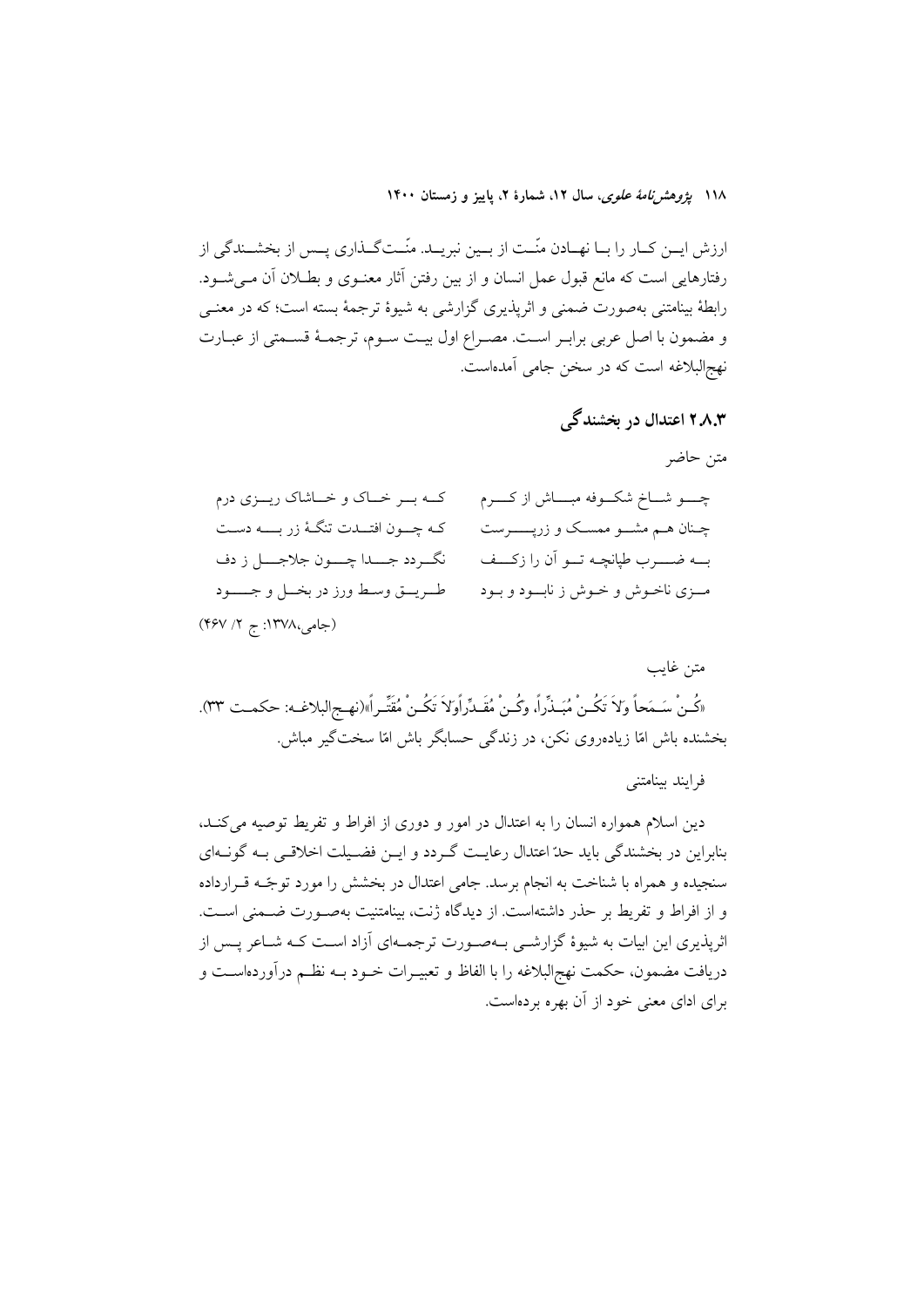# ۹.۳ احسان و نیکوکاری

متن حاضر

متن غايب

بـه نكـويــــي و نــــام نيـــــك گــــــذار هـرچـــه داري بـبخـش و نــــام بـــــــراَر زانــكـــــه زيـــــــر زمــرّديــــن طــارم نــــام نيـكــــو بــــــود حيــــات دوم

(جامی،۱۳۷۸: ج ۳۵۳/۱)

«وَلِسَانُ الصِّدْقِ يَجْعَلُهُ اللهُ لِلْمَرْءِ في النَّاس خَيْرٌ لَــهُ مِــنَ المَــال يُورثُــهُ غيــرهُ.»(نهــج|لبلاغــه: خطبهٔ ۲۳)؛ نام نیکی که خدا از شخصی در میان مردم رواج دهد بهتـر از میراثـی اسـت کــه دیگری بردارد.

متن غايب

«عَاتِبْ أَخَاكَ بالاحْسَان إلَيْـــهِ. وَارْدُدْ شَــرَّهُ بالِانْعَــام عَلَيْــهِ.» (نهــج|لبلاغــه: حكمــت ١٥٨). برادرت را با نیکی کردن به او سرزنش کن و آزارش را با انعام پاسخ بده. «وَأَحْسِنْ كَمَا تُحِبُّ أَنْ يُحْسَنَ إلَيْكَ.» (نهج|لبلاغه: نامـهٔ ٣١)؛ نيكوكـار بــاش آنگونــه كــه دوست داري به تو نيکي کنند.

فرايند بينامتني

خداوند در قرآن کریم، سعادت دنیا و زندگی نیک، آسایش و آرامش را از آثار احســان و نيكوكـاري مـيدانــد و مـيفرمايــد: «فَـأتَهُمُ اللهُ تَــوابَ الــدُّنيا وَ حُســنَ تَــواب الاخِــرهِ وَ اللهُ يُحِبُّ المُحسِنِينِ» (آل0عمران/ ١۴٨) خداوند، ثواب و پاداش دنيا و پاداش بهتـر اخــروى را بــه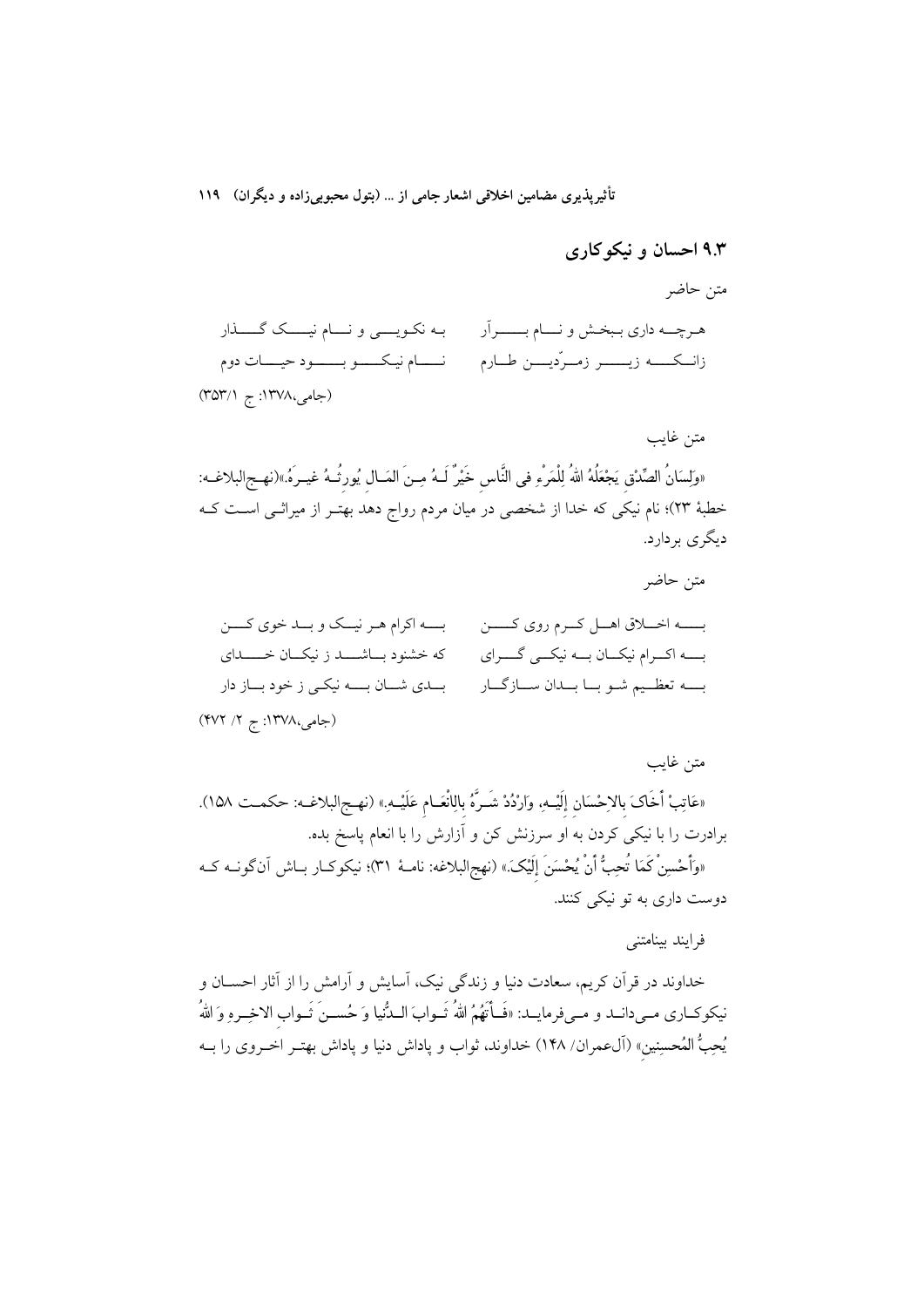۱۲۰ ي*ژوهشنامهٔ علوی*، سال ۱۲، شمارهٔ ۲، پاييز و زمستان ۱۴۰۰

ایشان بخشید؛ زیرا خداوند نیکوکاران را دوست دارد. انسـان، موجـودی اجتمـاعی اسـت و همواره در پی ایجاد ارتباط با دیگر انسـانهاسـت. یکـی از مسـائلی کـه در ایجـاد، ثبـات و پایداری یک ارتباط خوب باید رعایت شود احسان است. احسان، نیکی رساندن بـه دیگـران بدون انتظار پاداش و جبران از سوی دیگران است. جامی یکسی از توصـیهگـران بــه خیــر و نیکی است در نگاه جامی، انسان باید با انجام کارهای نیک از خود نام نیک برجـای گـذارد. امام علی (ع) نیز، ماندگاری نام نیک را از برجـای گذاشـتن میـراث برتـر مـیدانـد. جـامی مردمان را به نیکوکاری دعوت میکند و رضایت خداوند را در نیکی کردن به مردم میدانــد. احسان و نیکوکاری موجب تقرّب به خداوند و محبوبیت نزد اوست. از نظر بینامتنیت ژنتــی این ابیات، جزء بینامتنیت غیرصـریح مـی باشــد و تأثیرپــذیری بــه شــیوهٔ الهــامی از عبــارت نهج البلاغه است كه جامى ضمن سخن خويش أوردهاست.

# ۱۰.۳ مرگ ارادی

گسستــن كشش&ــــــای روح از بـــــــــــدن دوم رشتــــهٔ جـــــان بـــريـــــــدن ز تـــــــن ز مــرگ دوم عمــر جــاويـد يـافــت کسی کــو بـــه مـرگ نخستین شتـافــت (همان: ج ۲/ ۴۷۳–۴۷۲)

# متن غايب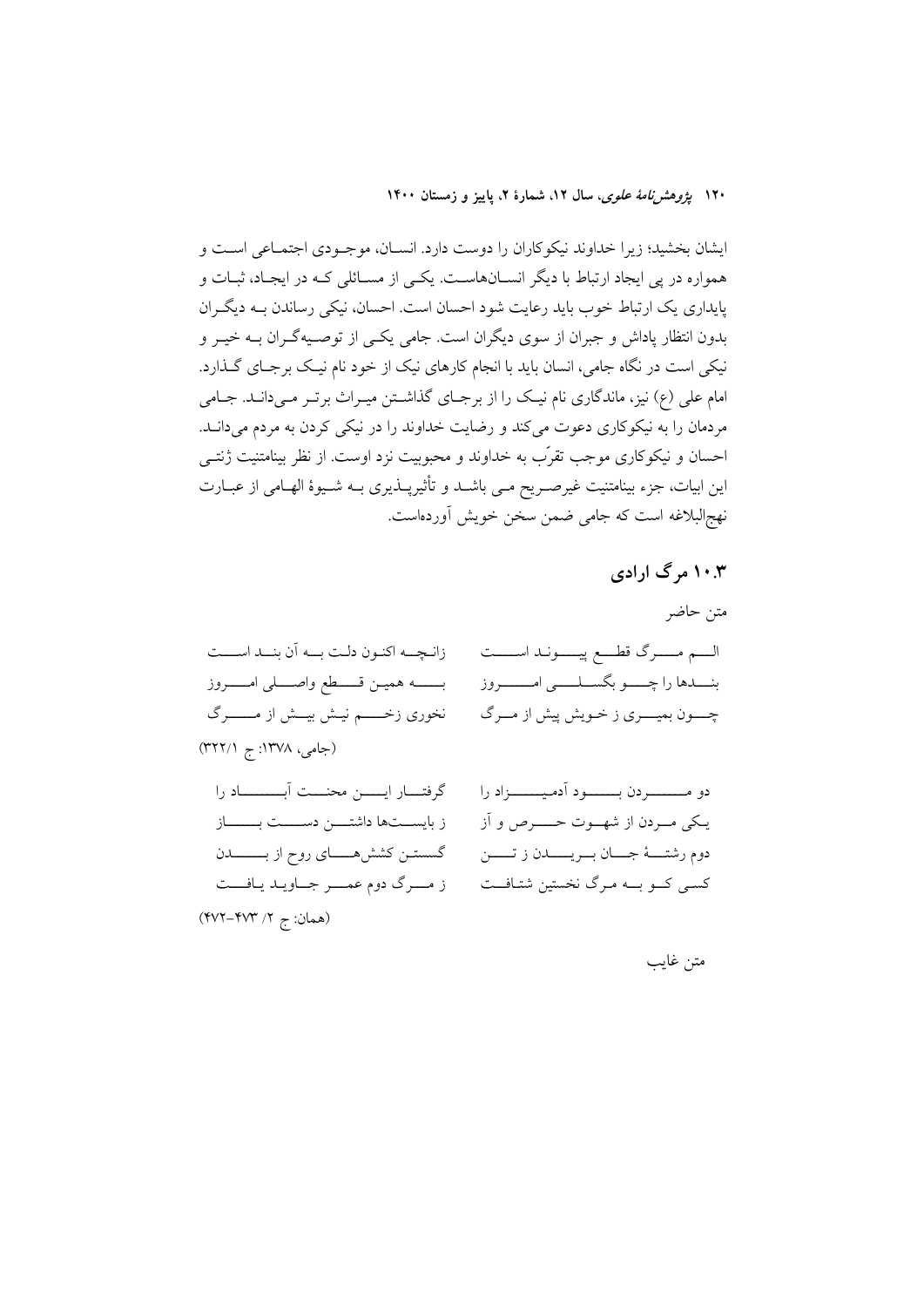«...وَ أَخْرِجُوا مِنَ الدُّنْيَا قُلُوبَكُمْ مِنْ قَبْل أَنْ تَخْرُجَ مِنْهَا أَبْدَانُكُمْ، فَفِيهَا اخْتُبرْتُمْ وَ لِغَيْرهَا خُلِقْتُمْ» (نهج البلاغه: خطبهٔ ٢٠٣). پیش از آنکـه بـدنهـای شـما از دنیـا خـارج گـردد، دلهایتـان را خارج کنید، شما را در دنیا آزمودهاند و برای غیر دنیا آفریدهاند.

# فرايند بينامتني

مرگ مهمترین حادثهٔ زندگی انسان، یعنی پایان همهچیـز در دنیـا و جـدا شــدن از تمــام تعلّقات و از همه مهمتر بستهشدن پروندهٔ انسان به گونهای که انسان نمیتوانـد حسـنهای بـر حسنات و سیّئهای بر سیّئات خود بیفزایــد. مــرگ طبیعــی همــواره در کمــین انســان اســت، بنابراین دلبستگی به دنیا سزاوار نیست؛ زیرا تعلّقات دنیـایی در زمـان مـرگ گریبـان انســان را میگیرد. یکی از راههای سبکباری برای سفر آخرت قطع دلبستگیها و رهـا شـدن از بنـد خواستهها، ایمان به خداوند و یادآوری عذاب آخرت است. جامی مـرگ را قطـع پیونــدهای دنیوی می داند؛ که رهایی از آنها سختی مرگ را آسان می کند. انسان قبل از اینکـه بــه مــرگ طبیعی بمیرد بایــد علاقــه بــه دنیــا و وابســتگی هــای آن را در خــود بمیرانــد و بــرای کــوچ آماده شود. جامی دو نوع مرگ را معرّفی میکند، یک<sub>حی</sub> از خـویش مـردن انســان کــه همانــا اعراض از شهوات وخواهش های نفسانیست و دیگر مرگ طبیعی که جـامی آن را مـردن بــه واسطهٔ حرص و اَز دانسته و پایان زندگی دنیاست. از نظر او مـردن پـیش از اجـل، خــود حیات جاویدان است. دعوت به مرگاندیشی و آمادگی برای سفر آخـرت، از موضـوعات و مضامین پرکاربرد در نهج|لبلاغه است که امــام (ع) بــه اَن اهتمــام خــاص دارنــد و درضــمن سخنان حکیمانـهٔ خــویش بارهــا بــه اَن اشــاره فرمــودهانــد. امــام علــی (ع) در ایــن خطبــه، مرگ ارادی را در قالب میراندن نفس و هواهای نفسانی و ترک تعلّقـات دنیــوی و وابســتگی به آن و هشداری بر ناپایداری دنیا می داند و مردم را به ترک دنیا قبل از مرگ امر کردهاست. خارج ساختن قلوب از دنیا نیز کنایهای ازمخالفت با نفس امّاره و مطیع ساختن آن اسـت کــه در اثر تهذیب نفس و خودسازی حاصل میشود. یاد مـرگ ســازندهتـرین و بهتـرین انــدرز برای انسان است، زیرا باعث میشود انسان به گونهای زندگی کند کـه در عـین برخـورداری از دنیا، برای آخرت خود نیز تلاش کند. مضمون ابیـات مـرگ ارادی اسـت کـه در عبـارت نهج|لبلاغه نیز بـهصـورت غیرمسـتقیم بـه آن اشـاره شـده اسـت. بینامتنیـت در ایــن ابیــات بهصورت غیرصریح میباشد و تأثیرپذیری به شیوه الهامی است.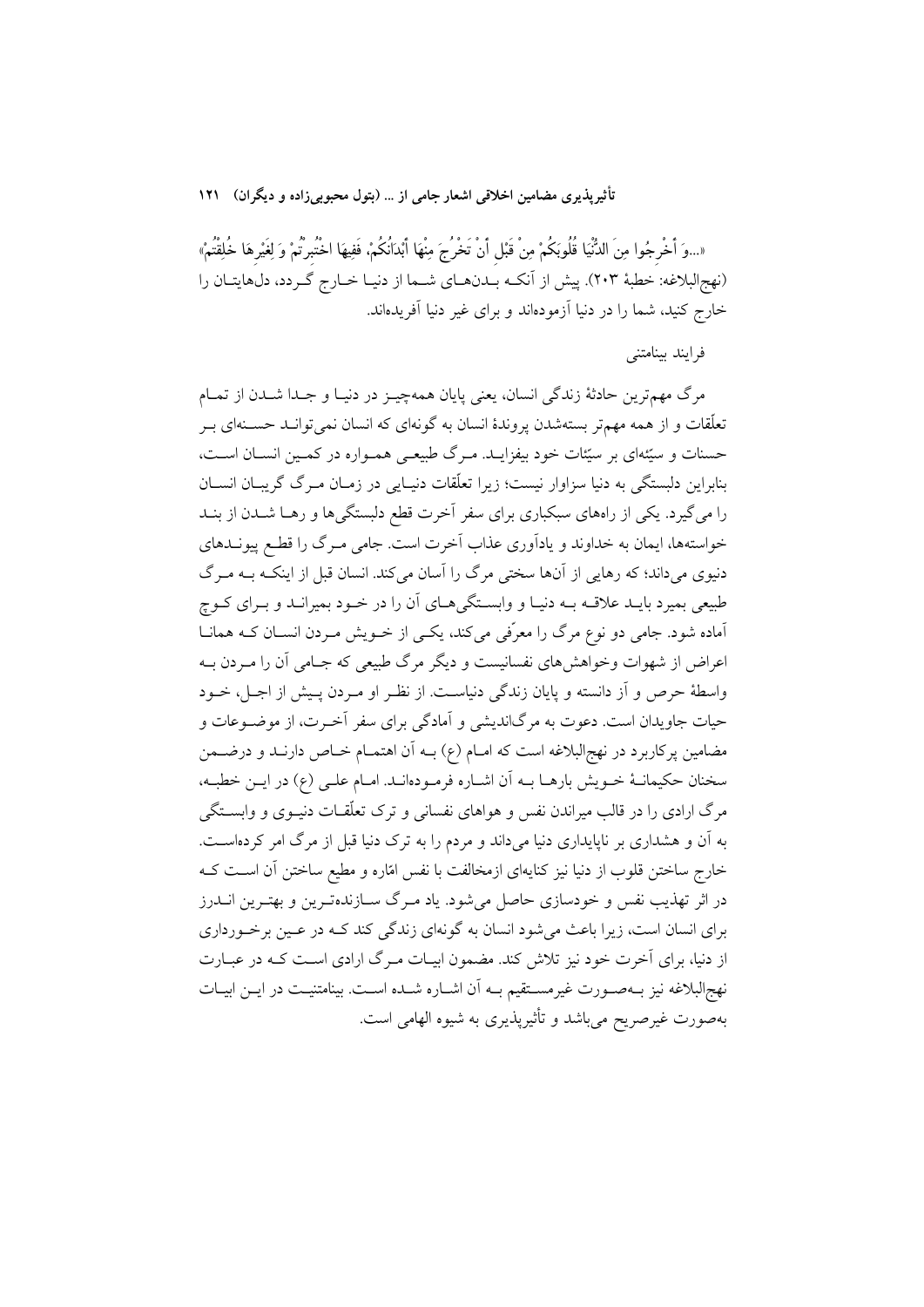۱۲۲ *یژوهشرنامهٔ علوی*، سال ۱۲، شمارهٔ ۲، پاییز و زمستان ۱۴۰۰

### ١١.٣ محاسىة اعمال

#### متن حاضر

| ببيـــن در فــــــروغش عمــــــل هــــــــاى روز | زمــــانــي چــــراغ خــرد بـــرفـــروز          |
|--------------------------------------------------|--------------------------------------------------|
| در اشغــال روح و جسد چــــون گذشــت              | کــه روز تــو در نيک و بــد چــون گذشت           |
|                                                  | كجـــا كامــت از استقـــامــت فتـــاد            |
| عنايت به طاعت شدت رهنمون                         | كجـــا پـــــا نيفتــــــادت از ره بـــــــــرون |
| (جامی،۱۳۷۸: ج ۴۶۷/۲)                             |                                                  |

متن غايب «عبَادَ الله، وزِنُوا أَنْفُسَكُمْ مِنْ قَبْلِ أَنْ تُوزِنُوا، وَحَاسِبُوهَا مِنْ قَبْـلِ أَنْ تُحَاسَـبُوا، وَتَنَفَّسُـوا قَبْـلَ ضِيق الْخِنَاقِ، وَانْقَادُوا قَبْلَ عُنْفِ السِّيَاقِ وَاعْلَمُوا أَنَّهُ مَنْ لَمْ يُعَنْ عَلَى َنْفْسِهِ حَتَّـى يَكُـونَ لَـهُ مِنْهَـا وَاعِظٌ وَزَاجِرٌ، لَمْ يَكُنْ لَهُ مِنْ غَيْرِهَا زَاجِرٌ وَلاَ وَاعِظٌ» (نهـج|لبلاغــه: خطبــهٔ ٩٠). بنــدگان خــدا! خود را بسنجید قبل از آنکه سنجیده شوید، پیش از آن که حسابتان را برسـند حســاب خــود را برسید و پیش از آن که راه گلو گرفته شود نفس راحت بکشـید و پـیش از آن کـه بــا زور شما را به اطاعت وادارند فرمانبردار باشید. بدانید همانــا آنکـس کــه خــود را پــاری نکنــد و ينددهنده و هشدار دهندهٔ خویش نباشد، دیگری پند دهنده و هشدار دهندهٔ او نخواهد بود.

# فرايند بينامتني

محاسبه به معنای حسابرسی و بازنگری نسبت به اعمـال و رفتـار، از مهــمتـرین اصــول اخلاقی است. انسان تا زمانی که زنده است باید به حساب اعمال خود رسـیدگی کنـد؛ زیـرا بعد از مرگ امکان بازگشت و جبران مافات وجود ندارد.

معنی محاسبه این است که

انسان قبل از هرچیز از نفس خود بخواهد واجبات را کـه بـه منزلـهٔ سـرمایهٔ او هسـتند انجام دهد، پس اگر آنها را به وجهی شایسته انجام داد خدا را شکر گـذارد و خــویش را به ادامهٔ کار تشویق کند و اگر واجبی را به طور کلی تـرک کـرد خـود را مکلّـف، بـه قضای آن نماید؛ و اگر واجبات را بهصورت ناقص انجام داد خـود را وادارد بــه وســیلهٔ نوافل نقص أن را جبران نمايد (شبر، ١٣٧٧-١٣٣۶-٢٣٣).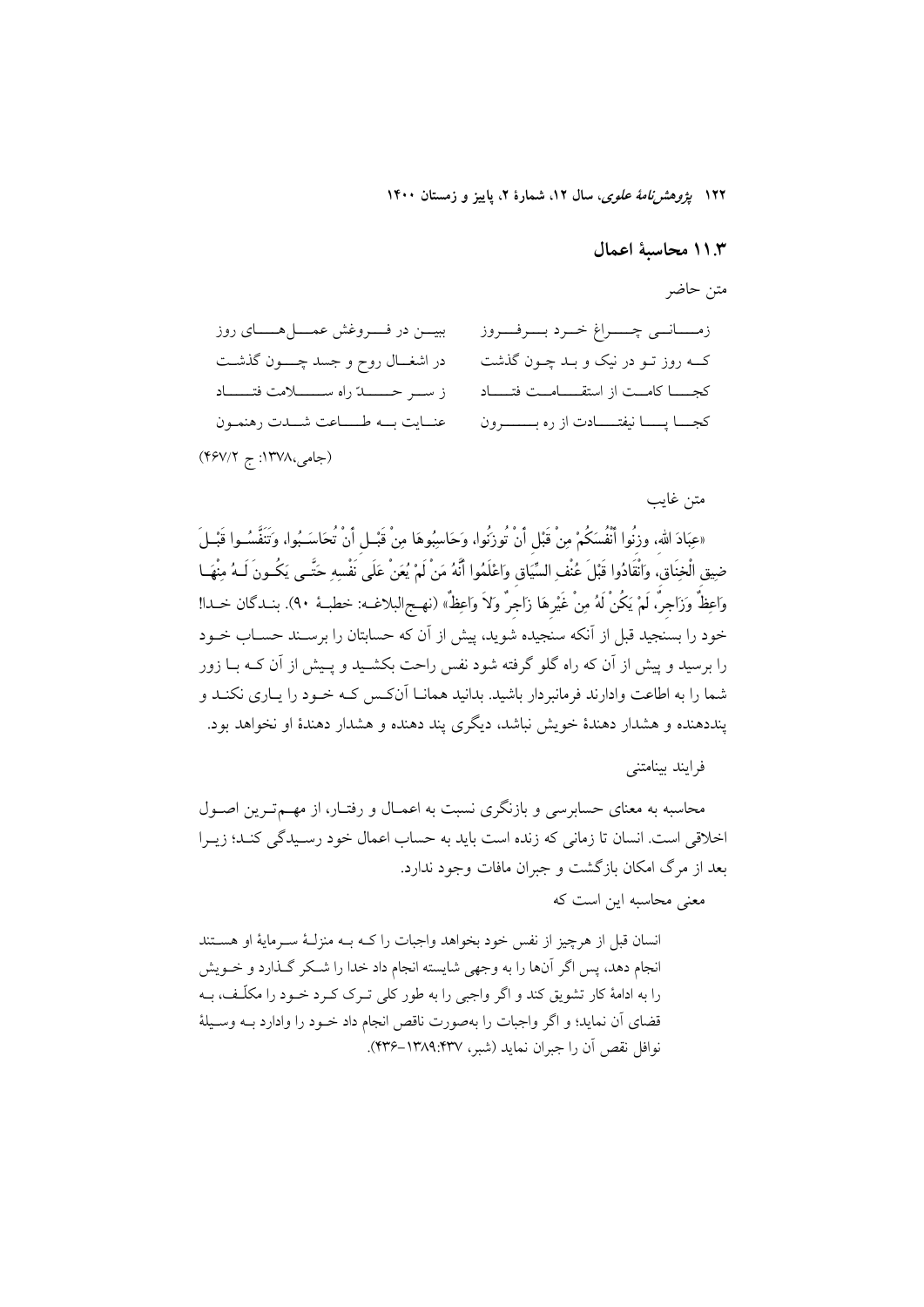نفس انسان آینهٔ اعمال اوست. آنکه از خود حساب مـیکشــد، ایــن تــلاش در اعمــال و رفتارش متجلَّى مي گردد. محاسبهٔ نفس، ارتباط تنگاتنگي بـا اعتقــاد و ايمــان انســان بــه روز جزا دارد؛ زیرا کسی که به روز جزا ایمان داشته باشد قبل ازفرارسیدن آن روز، خود را بـرای ياسخ گويي آماده مي سازد. هنگام محاسبهٔ اعمال بايد از وادي خودخـواهي بيـرون آمــد و بــه رفع عيوب خود پرداخت، بنابراين سرمايهٔ گرانبهاي عمر را بيهـوده صـرف كـردن، موجـب خسران است، چون نفس امّـاره همیشــه در پــی فریـب انســان اســت؛ مگــر اینکــه عنایــت خداوندی شامل حال انسان گردد. جامی معتقـد اسـت کـه هـر انسـانی بایـد در طـول روز، حساب رسی اعمال خود را بر عهده بگیرد و همانگونـه کـه حسـاب مـال و امـوال خـود را نگه میدارد از آنچه انجام داده، حساب بکشد. او هشدار میدهد که چراغ خرد را بیـافروز و در پرتو نور آن کارهای نیک و بد خود را بنگر و در آنها اندیشه کن، ببین کـه کجـا از مـرز سلامت بیرون رفتی و کجا عنایت خداوندی دستگیر تو شد. جامی مضمون و مفهوم سـخن خویش را برپایهٔ عبارت نهجالبلاغه بنا کردهاست و از رابطهٔ بینامتنی غیرصریح و پنهان بـرای بیان معنای سخن خویش بهره بردهاست و برای بیان مفهـوم سـخن خــویش از نهــج|لبلاغــه الهام يذيرفته است.

# ۱۲.۳ عبرتآموزی

## متن حاضر

دل از يساد پيشينيسان شـــــاد كـــــــــن بـه هـر كشوري بين كــه چــون خســـروان در آن عــرصـــه نــــرد هـــوس بــاختنــــد ز صلد كه نارانده يك كه عنان تافتنــد از هـــوس عــــاقبـــت فتسادنسمد بسسر بستسر جسانسدهسي گـــــــرفتنـــــــد در ورطـــــهٔ سخــــت جـــــــای (جامی،۱۳۷۸: ج ۴۵۲/۲)

بـــــه عبـــرت ز پیشینیـــان یـــــاد کــــــن بـخــــوان دفتــــر كهـنگـــــان و نـــــــــوان بسسه ميبدان شساهسني فسنرس تساختنسد ز صــد گـــام نــــارفتــــه يــــك گـــام را فرود آمــــدنــــــد از فـــــــرس عـــاقبــــت تهـي تـــارک از تـــــاج فــرمــانـــدهـــي نهــادنــد بــــر تختــــه از تخــــت پــــاي

متن غايب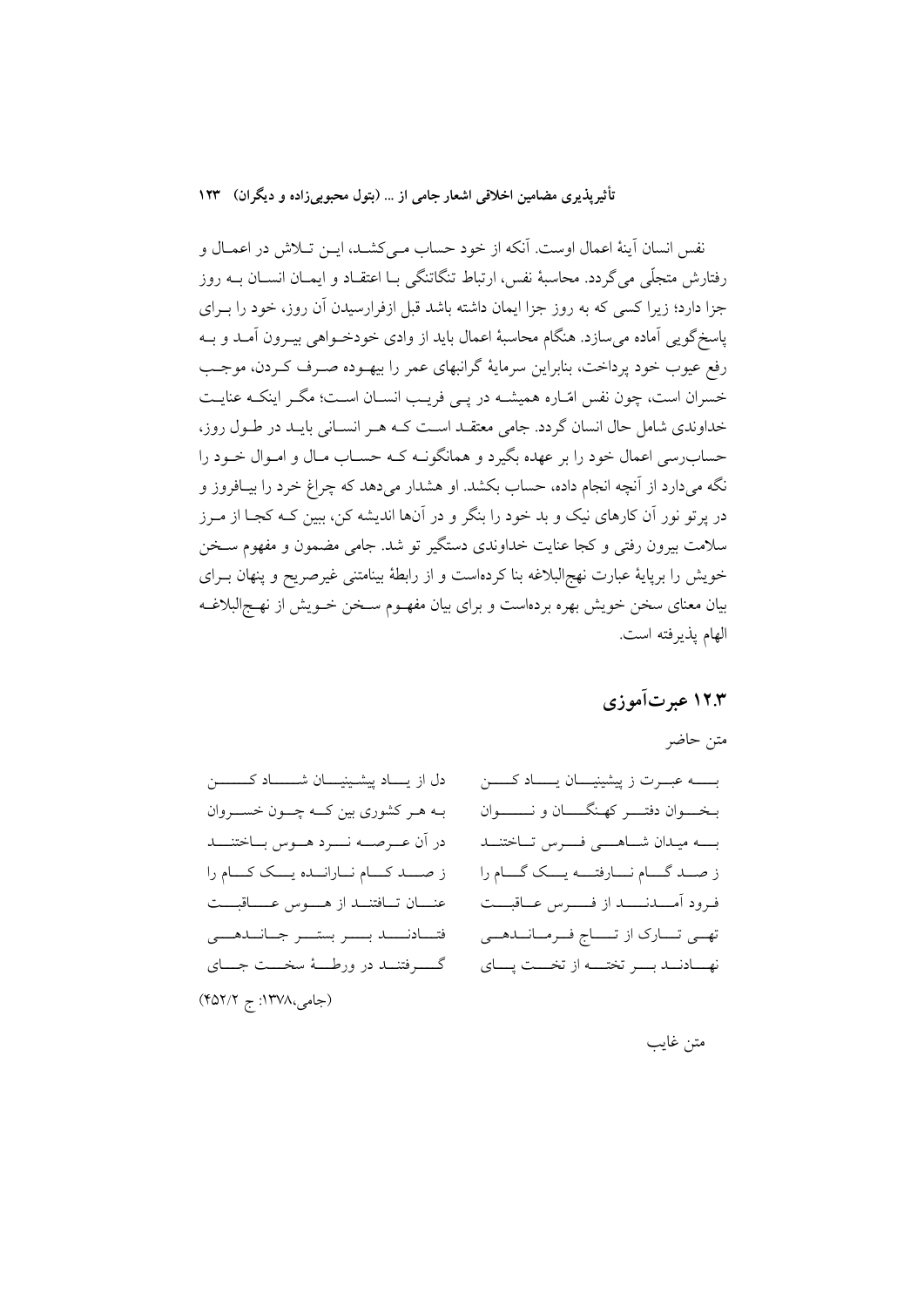۱۲۴ پژ*وهشرنامهٔ علوی*، سال ۱۲، شمارهٔ ۲، پاییز و زمستان ۱۴۰۰

«وَاعْتَبِرُوا بِمَا قَدْ رَأَيْتُمْ مِنْ مَصَارِعِ الْقُـرُونِ قَـبْلَكُمْ: قَــدْ تَزَايَلَــتْ أَوْصَـالُهُمْ وَزَالَـتْ أَسْـمَاعُهُمْ وَٱبْصَارُهُمْ، وَذَهَبَ شَرَفُهُمْ وَعِزُّهُمْ، وَانْقَطَعَ سُرُورُهُمْ وَنَعِيمُهُمْ؛ فَبُدَّلُوا بقُرب الأوْلاَدِ فَقْدَهَا، وَبَصُـحْبَة الاَرْوَاجِ مُفَارَقتَهَا. لاَ يَتَفَاخَرُونَ، وَلاَ يَتَنَاصَرُونَ، وَلاَ يَتَنَاسَـلُونَ، وَلاَ يَتَـزَاوَرُونَ، وَلاَ يَتَحَـاوَرُونَ...» (نهج|لبلاغه: خطبهٔ ۱۶۱). از اّنچه بر گذشتگان شما رفت عبرت گیریـد کـه چگونــه بندبنــد اعضای بدنشان از هم گسست، چشم و گوششان نابود شد، شرف و شوکتشان از خـاطرههــا محوگردید و همهٔ ناز و نعمتها و خوشیها پایان گرفت؛ که نزدیکی فرزنـدان بــه دوری و از دست دادنشان و همدمی همسران به جدایی تبـدیل شـد. دیگـر نـه بـه هـم مـیiازنـد و نه فرزندانی می[ورند و نه یکدیگر را دیدار میکنند و نه درکنار هم زندگی میکنند.

فرايند يتنامتني

یکی از روش،ای تربیت اخلاقی در اسلام که همراه بـا اندیشــه و تفکّـر در سرگذشــت اقوام و ملل، حوادث و تحولات تاریخی، حیات و مـرگ تمــدّنهــا، شــگفتى هــاى خلقــت، تجربیات انسانها و… است، عبرتآموزی می باشد که سبب درک معرفت بـاطنی و شـیوهای برای کاهش لغزش ها، هوشیاری به موقعیّت خویش، شناخت علل سقوط دیگران در جهـت جلوگیری از سقوط خویش در شهوات، بصیرت نسبت بـه زنـدگی، شـناخت راه رشـد و... می باشد.

عبرت از ریشهٔ عبور به معنای گذر و تجاوزاست، به لحاظ اّنکـه انســان وقتــی از عمــل یک فرد یا گروه و عقوبتی که دچارش شده یا شدهاند عبور میکند و بـا تعمـیم آن بـه اقوام و افراد دیگری که همان عمل را انجام میدهند، میرسـد و در بـاب آنـان نيـز بـه همـان سرنوشـت حكـم مـىكنـد. بــه پنــدگرفتن نيــز، عبــرت اطــلاق شــدهاســت. (صدری، ۱۳۸۹: ۱۰۵)

جامی آدمی را مورد خطاب قرارداده کـه از گذشــتگان عبـرت بگیـر، بـرگـهـای تــاریخ پیشینیان و افرادی را کــه پــس از آنهــا آمدنــد بخــوان و ببــین چگونــه در میــدان یادشــاهی اسب تاختند؛ ولي عاقبت از اسب فرود آمدند و يادشاهي و عمر آنها بــه ســرآمد، پــس راز پیشرفت و نابودی آنها را به خاطر بسیار و زندگانی آنها را مایهٔ عبرت خـود قـراردهاسـت. امام علی (ع) در فرازهای بسیاری از نهج|لبلاغه، انسانها را به تأمّل در سرنوشـت گذشــتگان و كسب آگاهي از زندگاني آنها فرا مي خواند.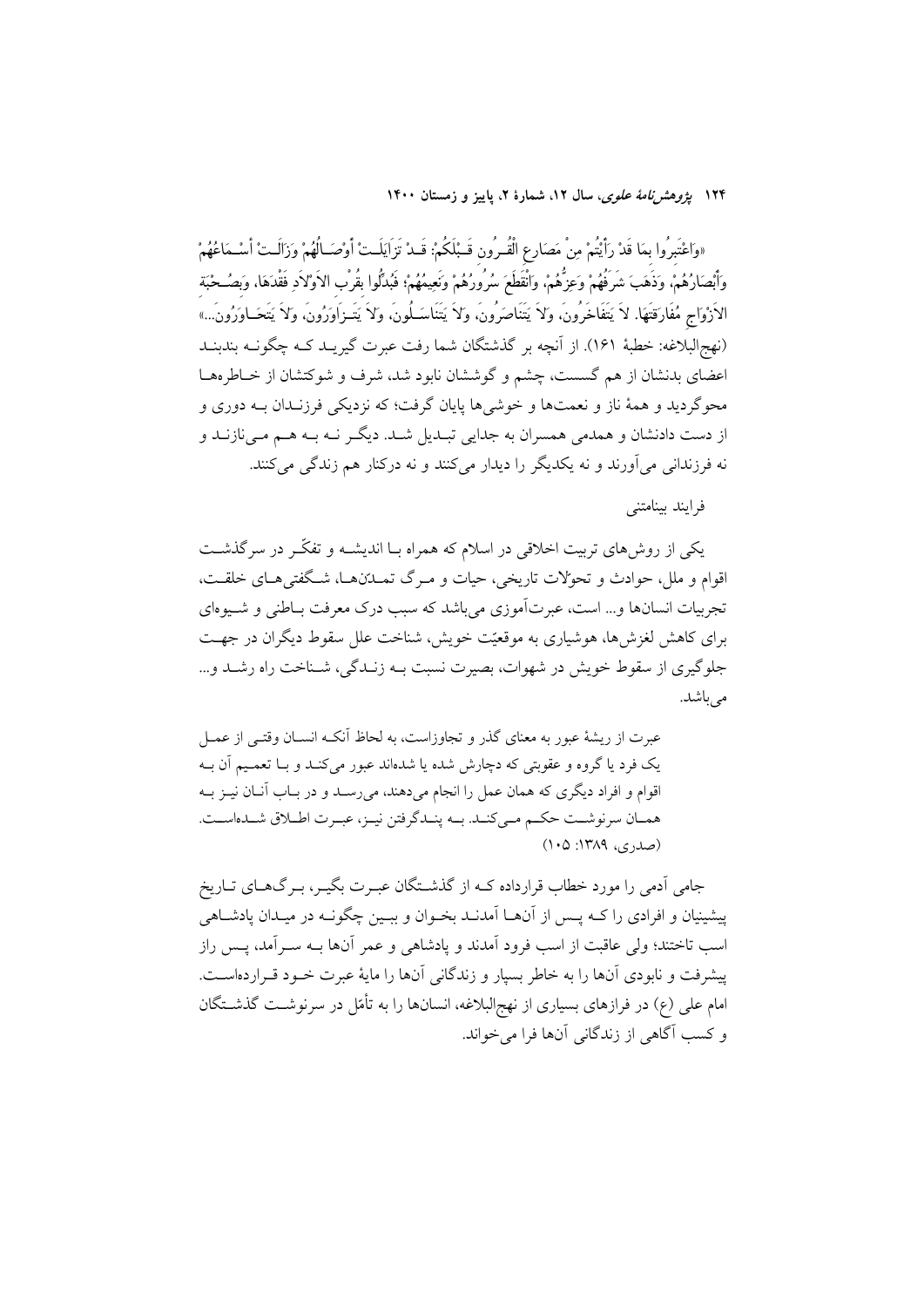قرآن ناطق به پیروی از قرآن صامت دست مخاطبان خویش را گرفته و به اعماق تــاریخ و حوادث عبرتآموز آن مي برد و سرنوشت آنان را در آيينهٔ عبرت نمايش مي دهـد؛ كـه چگونه قدرتمندان و تخت:شینان به نسیمی دفتر ایامشان ورق خـورد و آنچنان طومـار زندگي شان در هم پيچيـد كـه از آن همـه جــلال و شــكوه دروغـين، جـز ويرانــهاي و استخوان يوسيدهاي باقي نماند (احمدي،١٣٩۶: ١٠).

ایشان به عبرتآموزی از فراز و فرود تاریخ تمدّنها به ویژه سرنوشت جوامـع، تــوجّهی خاص دارند. بر اساس نظريهٔ ژنت، بينامتنيت بهصورت غيرصريح با بيان مضـمون، مفهـوم و شرحوارهای از سخنان امام (ع) در باب عبرتآموزی است؛ که جامی مضــمون ســخن خــود را از کلام امام (ع) الهام گرفته و به نظم درآوردهاست.

# ۴. نتىجەگىرى

در این یژوهش بر اساس رویکرد بینامتنی ژرار ژنت، چگونگی ارتباط بینامتنی اشـعار جـامی با نهجالبلاغه تبیین شد. نتیجهٔ این بررسی نشان می دهد که جامی آگاهانــه و خودخواســته بــا نهج|لبلاغه رابطهٔ بینامتنی برقرارکردهاست و نهج|لبلاغه در شکل گیری محتوای اخلاقــی ایــن اثر بی ثأثیر نبودهاست. طبق دیدگاه ژنت، میان دو مـتن حاضـر و غایـب، ســه نــوع بیامتنیــت صریح، غیرصریح و ضمنی به کاررفتهاست و اثرپذیری از نهجالبلاغه نیز بر اساس سه شـیوهٔ گزارهای، گزارشی و الهامی صورت گرفتهاست. وجـود سـه رابطـهٔ بینـامتنی ژنتـی در ایــن پژوهش، قطعیّتِ تأثیرپذیری جامی از کلام امام علــی (ع) را مــی(ســاند. گــاه ســخن جــامی کاملاً برگرفته از عبارت عربی بوده و قسمتی از آن را در کلام خــود گنجانــدهاســت؛ کــه بــه شیوهٔ اثرپذیری گزارشی و ذیل بینامتنیت صریح قرارگرفتهاسـت و آشـنایان بــه نهــج|لبلاغــه بهصراحت به منبع استفادهشده پی می برند و نسبت به سایر روابط بینامتنی کمتر مـیباشـد. در برخی موارد به ترجمهٔ کلام امام به فارسی و بیان آن به زبان شـعر پرداختـهاسـت؛ کـه نــوع اثرپذیری گزارشی و ذیل عنوان بینامتنیت ضمنی قرار میگیرد. در شواهدی سخن خود را بـا بار معنایی شبیه به عبارت نهج|لبلاغه بیان میکند؛ که از نظراندیشه و محتوا شباهت بسـیاری میان آنها دیده می شود و این برداشت شاعر از کلام امام از لحاظ محتوا، می توانـد بینامتنیـت غیرصریح و به شیوهٔ الهامی باشد؛ امّا این بدان معنی نیست کـه سـرقت ادبـی رخ دادهاسـت. بهنظر نگارندگان در حوزهٔ معنایی بینامتنی غیرصریح که از آن بهعنوان سرقت ادبـی هــم نــام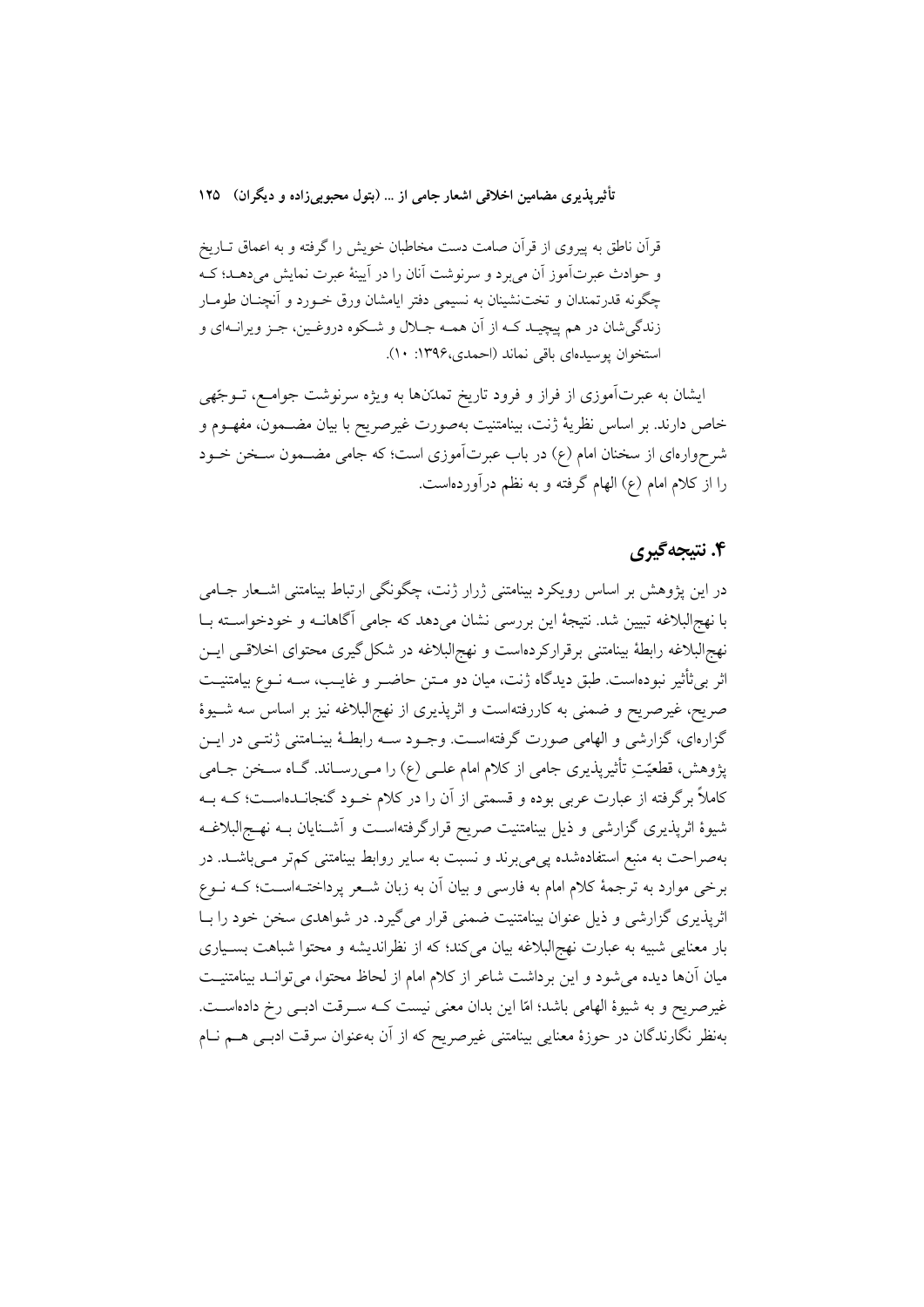۱۲۶ پژ*وهشرنامهٔ علوی*، سال ۱۲، شمارهٔ ۲، پاییز و زمستان ۱۴۰۰

برده شده، تعریف دقیقی صورت نگرفتـهاسـت؛ چــون نمونــهٔ اقتبــاس و تضــمین در کــلام گویندگان شعر و ادب فارسی بسیاراست و چنانچه بـهعنـوان سـرقت ادبـی معرفـی شــوند، بسیاری از آثار ادبی ارزش خـود را از دسـت خواهنـد داد. اینکـه شـاعری در یـک فضـای فرهنگی و دینی زیسته و از سرچشمههای قرآن و حدیث بهرهمند شدهاست ونکتهای قرآنــی يا حديثي، در ذهن و ضمير خودآگاه و ناخودآگاه گوينده خانه داشته و خواسـته وناخواسـته به زبان و بیان او راه یافتهاست امری اسـت کــه دور از ذهــن نیســت. همچنــین آمــوزههــای تعلیمی متون دینی در هر دوره خود به خود زمینهٔ پیوند با متون دیگر را فـراهم کـردهاسـت؛ بنابراین به دلیل غنای اشعار جامی، در سخن وی چیزی بهعنوان سرقت ادبی از نهـجالبلاغـه وجود ندارد؛ بلکه او برای اعتبار بخشیدن به سـخن خـویش و نشـان دادن علـم و فضـل و بهقصد تبرِّک و حرمت، سخن خود را به گوهرهای کلام امام (ع)، مزیّن ساختهاست و ماننــد بسیاری ازبزرگان تصوّف و عرفان، امام (ع) را پیشوای خـود مـیدانسـته و اتّصـال و ارادت معنوی خود را به مقام ولایت ایشان در خلال اشعارش نشان دادهاست. بینامتنیّـت ضــمنی و غیرصریح در اشعار او بیشتر به چشم می خورد. جامی علاوه بر شاعری، منتقـدی اسـت کـه درد جامعه را میداند و با مشاهدهٔ اوضاع نابسامان عصر خود تصمیم می گیرد بـرای اصـلاح جامعه در اشعار خود به تعليم اخلاق و حكمـت عملـي بيـردازد. همنشـيني شـعر تعليمـي فارسی با کلام امام علی (ع) علاوه بر آنکـه بـرای فهـم بیشـتر اشعارشـاعران پارســیگــوی مفید است، امکان درک مفاهیم متعالی کلام ایشان را هم بیشتر می کند.

#### كتابنامه

قرآن، ترجمهٔ مهدی الهی قمشهای. نهج البلاغه (١٣٨٣). ترجمه: محمددشتي، چاپ دوم، قم: انتشارات مسجد مقدس جمكران. آل رسول، سوسن، مسجدي، فاطمه (١٣٩٢). «دين مداري و دنيـاداري در نهـج|لبلاغـه»، *يژوهشـنامهٔ* علوی، شمارهٔ۲، سال چهارم، صص ۱۸–۱۸ احمدی، بابک (۱۳۷۸). *ساختار و تأویل متن*، چاپ چهارم، تهران: نشر مرکز. احمدی، فاطمه (۱۳۹۶). «گذر عمر در آیینهٔ نهـج|لبلاغــه و آمــوزههــای مشــترک در شــعر حــافظ»، يژوهشن*امهٔ علوي،* شمارهٔ ۲، سال هشتم، صص ۱–۲۴ افصـــــمزاد، اعلاخــان (١٣٧٨). *نقـــا. و بررســـي آثــار و شـــرح احــوال جــامي،* چــاپ اول، تهــران: ميراث مكتوب.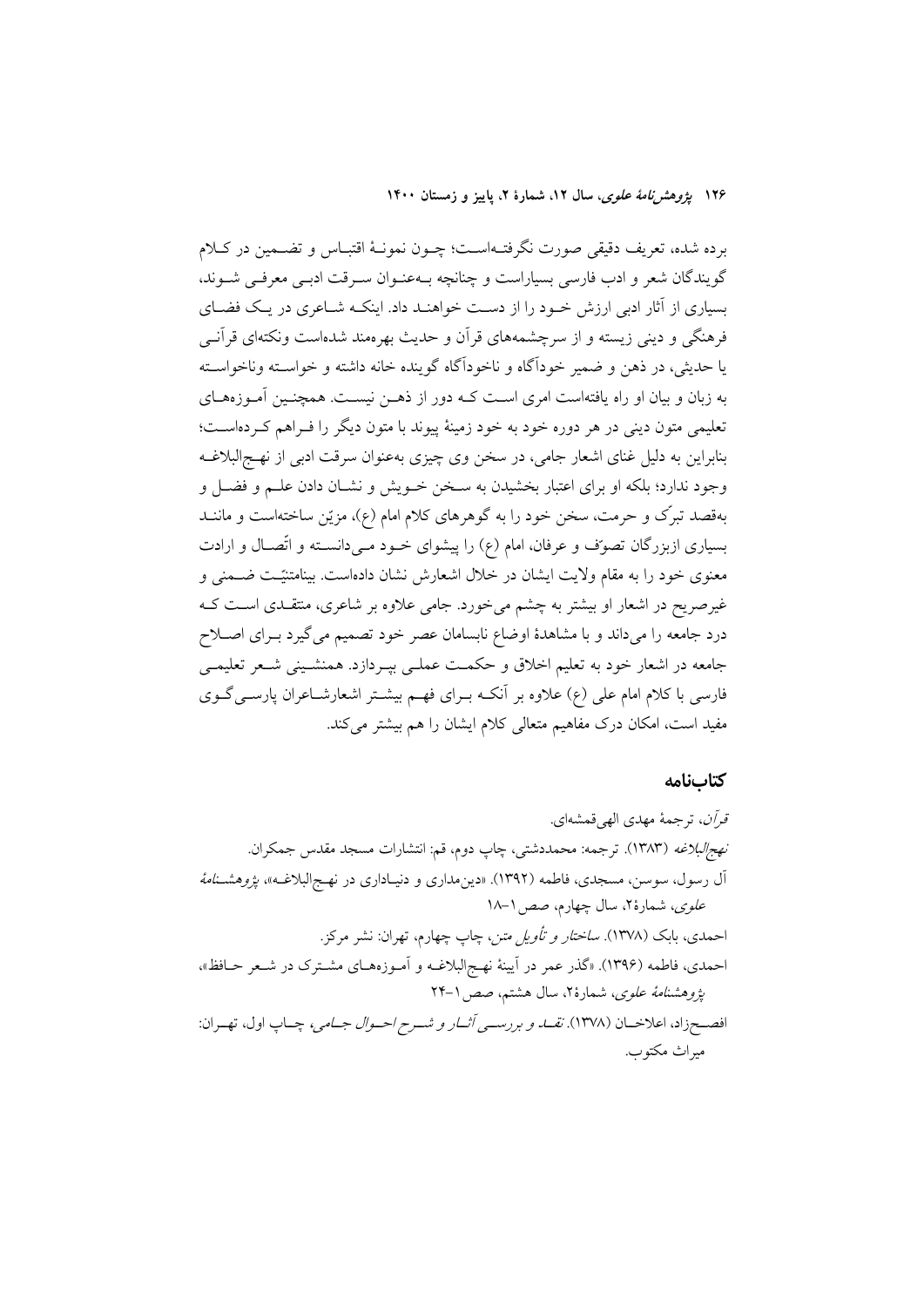ثواقب، جهانبخش (۱۳۹۱). «مبانی و شاخصههای حکومت علـوی»، *یژوهشـنامهٔ علـوی*، شـمارهٔ ۲، سال سوم، صص ١-٢۵

جامی، نورالدّین عبدالرّحمن بن احمـد (۱۳۷۸). *مثنـوی هفـت اورن*گ، تحقیـق و تصـحیح: جابلقـا دادعلیشاه، اصغر جانفدا، ظاهر احراری و حسین احمــد تربیــت، ج ۱، چــاپ اول، تهــران: نشــر ميراث مكتوب.

جامي، نورالدّين عبدالرّحمن بن احمـد (١٣٧٨). *مثنـوي هفـت اورن*گ، تحقيـق و تصـحيح: جابلقـا دادعلیشاه، اصغر جانفدا، ظاهر احراری و حسین احمـد تربیـت، ج ۲، چــاپ اول، تهــران: نشــر مبراث مكتوب.

جامي، نورالدّين عبدالرّحمن بناحمد (١٣٧٨). *ديـوان فاتحـه الشـباب*، مقدمـه و تصـحيح اعلاخـان افصحزاد، ج ۱، چاپ اول، تهران، نشر میراث مکتوب.

جامي، نورالدّين عبدالرّحمن بناحمد (١٣۶٣). /ربعين، مقدمه وتصحيح كاظم مديرشانهچـي، مشـهد: انتشارات آستان قدس رضوي.

حلبي، علي اصغر (١٣۶٩). ت*أثير قرآن و حديث در ادب فارسي،* تهران: انتشارات دانشگاه ييام نور. راستگو، محمد (۱۳۹۸). *تجلّی قرآن و حدیث در شعر فارسی،* چاپ چهاردهم، تهران: سمت.

راغب اصفهاني، حسين بن محمّد (١٣٩٢)، *مفردات الفاظ قرآن*، ترجمهٔ حسين خدايرست، زير نظـر عقايقي بخشايشي، چاپ هفتم، قم: دفتر نشر نويد اسلام.

ساساني، فرهاد (١٣٨٣). «بينامتنيت يسينه و ييشـينهٔ نقـد بينـامتني»، *نشـريه نقـدوهنر*، شـمارهٔ ۵ و ۶، صص, ۱۷۲–۱۸۵

شبر، عبدالله (۱۳۸۹) *. اخلاق، ترجمه كتاب الاخلاق*، مترجم محمدرضا جباران، چاپ پــانزدهم، قــم: انتشارات هجرت.

صدری، جمشید (۱۳۸۹). «عبرت و عبرتآموزی در نهج|لبلاغـه»، *فصــلنامهٔ آفـاق دیــن*، شــمارهٔ ۱، صص ١٠٣-١١٧

صفوی، سیدعلی رضا، بهشتی، سعید، اکرمی، سیدکاظم و صمدی، معصومه (۱۳۹۶). «بنیانهای رشـد آدمی بر مبنای سخنان امام علـی (ع)»، *فصـلنامهٔ پـژوهش در مسـائل تعلـیم و تربیـت اسـلامی،* شمارهٔ ۳۵، صص ۹۱–۱۱۴

طوسي، خواجهنصير (١٣٥۶). *اخلاق ناصري*، تصحيح وتوضيح مجتبـيمينـويي وعليرضـا حيــدري، چاپ اول، تھران: انتشارات خوارزمي.

مطهري، مرتضى (١٣٧۵). *مجموعه آثار*، ج ٢، چاپ پنجم، تهران: انتشارات صدرا. معین، محمد (۱۳۸۷). ق**رهنگ فارس**ی، چاپ اول، تهران: فرهنگ نما.